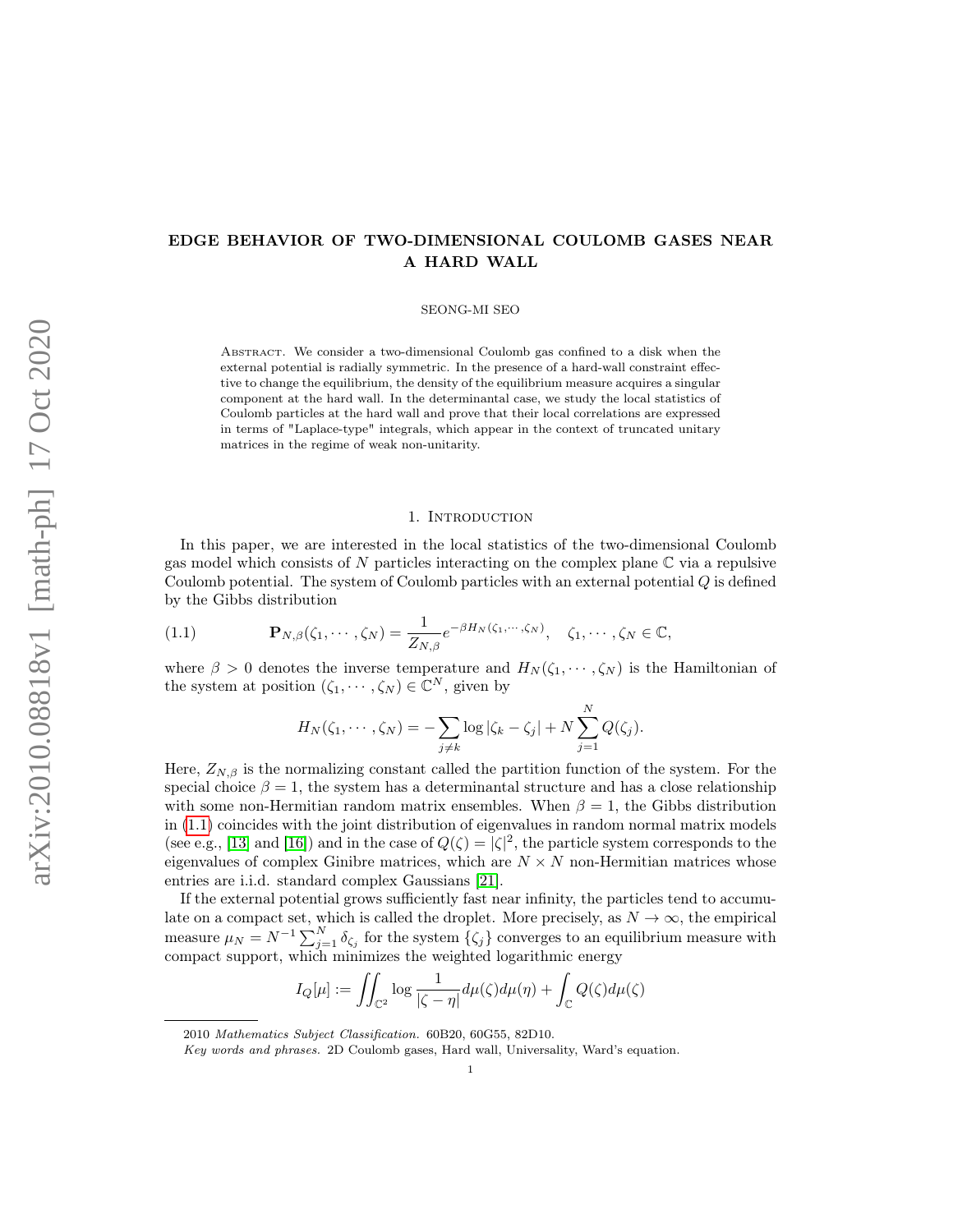#### $2\,$  SEONG-MI SEO

among all probability measures on C. See [\[23,](#page-19-1) [25\]](#page-19-2). Central limit theorems for the fluctuations of the linear statistics have been proved in [\[34\]](#page-19-3) for Ginibre ensemble and [\[2,](#page-18-2) [3\]](#page-18-3) for random normal matrix ensembles, i.e., two-dimensional Coulomb gases at  $\beta = 1$ . These results have been extended to general  $\beta$  [\[10,](#page-18-4) [30\]](#page-19-4).

Microscopic behaviors of Coulomb gases are relatively less known. Exact results are known for  $\beta = 1$ , the determinantal case, due to the correlation structure expressed by orthogonal polynomials. In the bulk of the droplet, the support of the equilibrium measure, universality of Ginibre kernel

<span id="page-1-0"></span>(1.2) 
$$
G(z, w) = e^{z\bar{w} - |z|^2/2 - |w|^2/2}
$$

has been obtained from an asymptotic expansion for the reproducing kernel of polynomial Bergman spaces. See [\[2,](#page-18-2) [11\]](#page-18-5). At a regular boundary point of the droplet, universality for the kernel

<span id="page-1-1"></span>
$$
(1.3) \tG(z, w)F(z + \bar{w}),
$$

where G is the Ginibre kernel  $(1.2)$  and F is the free boundary plasma function defined by

$$
F(z) = \frac{1}{2} \operatorname{erfc} \left( \frac{z}{\sqrt{2}} \right) = \frac{1}{\sqrt{2\pi}} \int_{-\infty}^{0} e^{-(z-t)^2/2} dt,
$$

has been proved in [\[24\]](#page-19-5) by obtaining an asymptotic expansion for orthogonal polynomials near the boundary. For general  $\beta$ , local densities for two-dimensional Coulomb gases have been studied in for instance [\[9,](#page-18-6) [29\]](#page-19-6).

If a boundary confinement is imposed to the Coulomb gas system, edge behaviors of the particles may change. One may consider Coulomb gases forced to be in a certain region of the plane. This kind of confinement can be achieved by redefining the external potential to be  $+\infty$  outside the region. A Coulomb gas system with a hard edge, the case when the region of confinement is exactly the droplet, was studied in several literatures [\[17,](#page-19-7) [23,](#page-19-1) [37\]](#page-19-8). In this case, the equilibrium measure does not change, but the local statistics at the hard edge are described by a different kernel. At  $\beta = 1$ , the Coulomb gas system properly centered and rescaled at the hard edge converges to a determinantal point process with the kernel

<span id="page-1-2"></span>(1.4) 
$$
G(z, w)H(z + \bar{w}), \quad \text{Re } z, \text{Re } w \le 0,
$$

where  $G$  is the Ginibre kernel and  $H$  is the hard edge plasma function

$$
H(z) = \frac{1}{\sqrt{2\pi}} \int_{-\infty}^{0} \frac{e^{-(z-t)^2/2}}{F(t)} dt, \quad \text{Re } z \le 0
$$

for a class of external potentials containing radially symmetric ones [\[1,](#page-18-7) [4\]](#page-18-8). A family of boundary confinements which interpolates between a free boundary [\(1.3\)](#page-1-1) and a hard edge [\(1.4\)](#page-1-2) has been studied in [\[7\]](#page-18-9).

In this paper, we will study the Coulomb gases confined in a proper subset of the droplet. Figure [1](#page-2-0) shows the density profiles of the Ginibre ensemble  $(Q(\zeta) = |\zeta|^2)$  with different boundary confinements. It is well known that the empirical measure for Ginibre ensemble converges to the uniform measure on the unit disk. In Figure [1,](#page-2-0) the left one shows the density profile of the particles without any constraints on the boundary, where the local behavior of the system near the edge  $|\zeta| = 1$  is expressed in terms of the free boundary function  $F$  in [\(1.3\)](#page-1-1). The middle one is for the hard edge case where the particles are confined in the droplet (the unit disk) and the local behavior is expressed in terms of the hard edge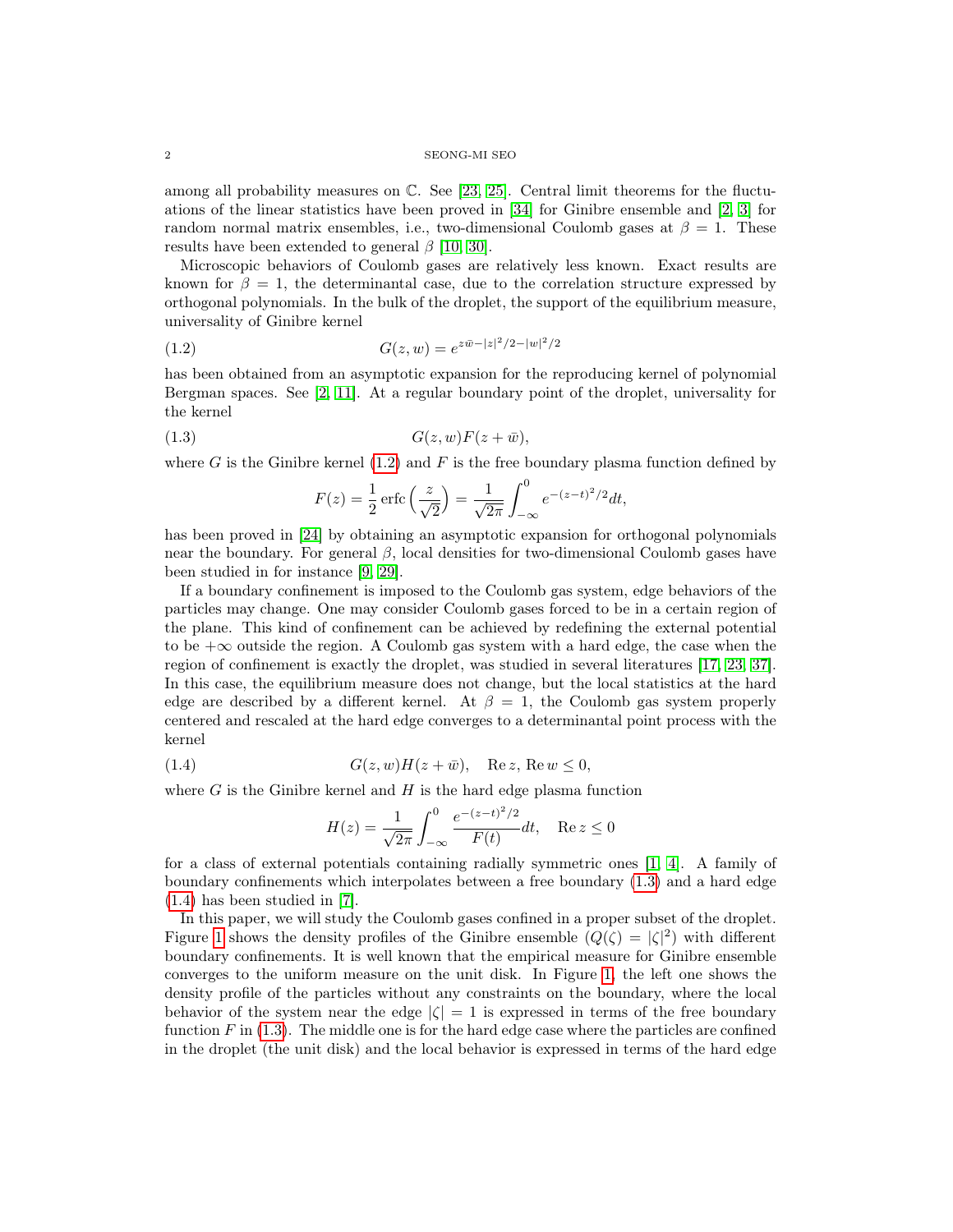

<span id="page-2-0"></span>FIGURE 1. Density profiles of Ginibre ensemble with a free boundary (left) and confined in a unit disk (middle) and in a disk of radius  $r = 0.8$  (right) when  $n = 100$ .

plasma function H in  $(1.4)$ . If the Coulomb particles are confined in a smaller disk with radius  $r < 1$ , then a "hard wall" exists along the boundary of the disk and the equilibrium measure changes. In this case, the local behavior is no longer described by the "error function" type kernels like  $(1.3)$  or  $(1.4)$ . We shall show that the Coulomb particle system at  $\beta = 1$ , properly rescaled at the hard wall in the inward normal direction, converges to the determinantal point process with kernel represented as a Laplace-type integral

$$
K^{(0)}(z,w) = \int_0^1 t e^{-t(z+\bar{w})} dt, \quad \text{Re } z, \text{Re } w > 0
$$

and this kernel is universal for a class of radially symmetric potentials. Furthermore, under a small perturbation in the external potential defined by adding a logarithmic singularity at the boundary  $-\frac{\alpha}{N}\log(r - |\zeta|)$  for  $\alpha > -1$ , the limiting correlation kernel is of the form

<span id="page-2-1"></span>(1.5) 
$$
K^{(\alpha)}(z,w) = (2 \operatorname{Re} z)^{\alpha/2} (2 \operatorname{Re} w)^{\alpha/2} \int_0^1 \frac{t^{\alpha+1}}{\Gamma(\alpha+1)} e^{-t(z+\bar{w})} dt, \quad \operatorname{Re} z, \operatorname{Re} w > 0.
$$

The limiting kernel [\(1.5\)](#page-2-1) agrees with the kernel found for truncated unitary matrices introduced in [\[39\]](#page-19-9). More precisely, a non-Hermitian matrix  $J$  which is the upper left block of a unitary matrix U taken randomly from the unitary group  $U(M)$  was studied in [\[39\]](#page-19-9). The eigenvalues of the matrix  $J$  are located in the unit disk, and in the case when the size of the truncation is  $N \times N$  with  $N = M - 1 - \alpha$  for a non-negative integer  $\alpha$ , the system of eigenvalues properly rescaled at the circle in the inward normal direction converges to the determinantal point process with correlation kernel [\(1.5\)](#page-2-1) as  $N \to \infty$ . This agreement is due to the fact that the joint distribution of the eigenvalues for truncated unitary matrices agrees with that of two-dimensional Coulomb gases confined in a unit disk with a hard wall at the unit circle, especially when the external potential is  $Q(z) = -\frac{\alpha}{N} \log(1 - |z|^2)$  for  $|z| \leq 1$ . An application of this model in physics can be found in the theory of quantum chaotic scattering. See [\[18,](#page-19-10) [19\]](#page-19-11) for the random matrix approach to the chaotic scattering and results on random contractions and deformations of Hermitian matrices.

The outline of the paper is the following. In Section [2](#page-3-0) we introduce two-dimensional Coulomb gas ensembles with a hard wall and state the main results. In Section [3](#page-8-0) we compute edge scaling limits at the hard wall by approximating weighted orthonormal polynomials. Section [4](#page-14-0) deals with a rescaled version of Ward's equation, which gives an abstract approach to universality for the kernel [\(1.5\)](#page-2-1).

**Notation.**  $\mathbb{H}_+ = \{z \in \mathbb{C} : \text{Re } z > 0\}$  is the right half plane and  $\mathbb{R}_+ = \{x \in \mathbb{R} : x > 0\}$  is the positive real line.  $D(p, r)$  is the open disk with center p and radius r. We write  $\partial$  and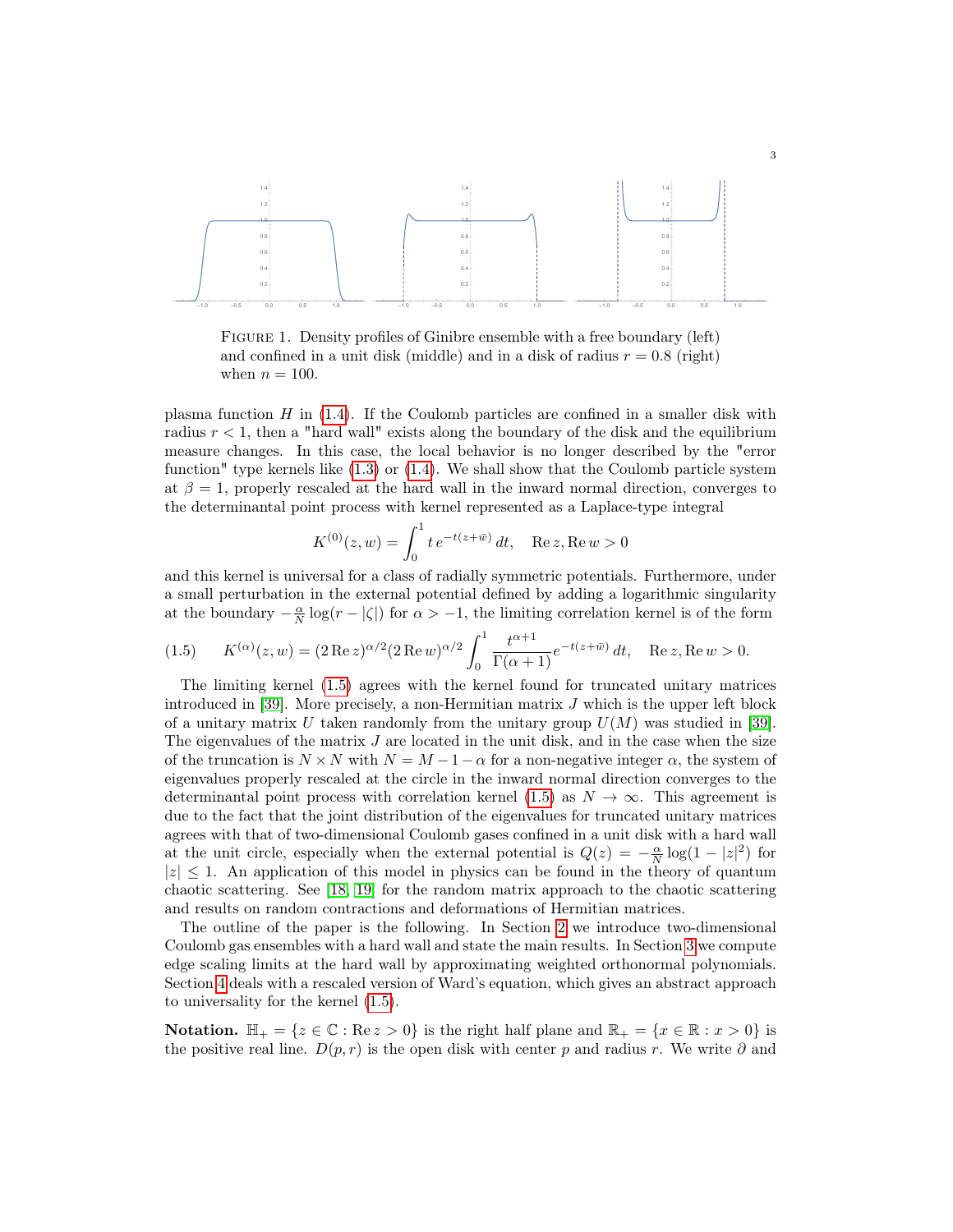$\bar{\partial}$  for the usual complex derivatives and  $\Delta = \partial \bar{\partial}$  for the usual Laplacian on  $\mathbb C$  divided by 4.  $\mathbf{1}_U$  denotes the characteristic function of a set U.  $dA = dxdy/\pi$  denotes the Lebesgue measure on  $\mathbb C$  divided by  $\pi$  and  $ds(\zeta) = \frac{1}{2\pi} |d\zeta|$  denotes the arclength measure divided by 2π. We use the symbol  $\delta_N$  for the number  $\delta_N = N^{-\frac{1}{2}} \log N$ .

## 2. Coulomb gas ensembles with a hard wall

<span id="page-3-0"></span>2.1. Equilibrium measures and droplets. Consider a potential  $Q : \mathbb{C} \to \mathbb{R} \cup \{+\infty\}$ which is lower semi-continuous and  $Q < +\infty$  on a set of positive area. Suppose that Q satisfies the growth condition

<span id="page-3-1"></span>(2.1) 
$$
\liminf_{|\zeta| \to +\infty} Q(\zeta) / \log |\zeta|^2 > 1.
$$

This assumption leads to the existence of the equilibrium measure  $\sigma$ , the unique probability measure which minimizes the weighted logarithmic potential energy

$$
I_Q[\mu] := \iint_{\mathbb{C}^2} \log \frac{1}{|\zeta - \eta|} d\mu(\zeta) d\mu(\eta) + \int_{\mathbb{C}} Q(\zeta) d\mu(\zeta)
$$

among all positive unit Borel measures on  $\mathbb C$ . The measure  $\sigma$  has a compact support S called the droplet. More details can be found in [\[35,](#page-19-12) Section 1].

For a parameter  $\tau > 0$  we consider the potential  $\tau^{-1}Q$  and the corresponding weighted logarithmic energy problem. Under the assumptions on Q above, for  $\tau$  with  $0 < \tau \leq 1$ there exists the unique equilibrium measure  $\sigma_{\tau}$  associated with the external potential  $\tau^{-1}Q$ . We define  $S_{\tau}$  by the support of the measure  $\sigma_{\tau}$ , called the  $\tau$ -droplet. One can consider  $\tau$ droplets for  $\tau > 1$ . For this, the growth assumption  $\liminf_{|\zeta| \to +\infty} Q(\zeta)/\log |\zeta|^2 > \tau$  instead of [\(2.1\)](#page-3-1) yields the existence and compactness of  $S_{\tau}$ . It is well known that  $S_{\tau}$  increase with  $\tau$  and evolves according to Laplacian growth. We refer to [\[23,](#page-19-1) [24,](#page-19-5) [38\]](#page-19-13) for more results and discussions on this topic.

Throughout the paper, we suppose that Q is radially symmetric, write  $Q(\zeta) = q(r)$  for  $r = |\zeta|$ . Under the assumption that Q is subharmonic on C and q is differentiable on  $\mathbb{R}^+$ with absolutely continuous derivative, the droplet  $S = S_1$  is the ring

$$
\{\zeta \in \mathbb{C} : \rho_0 \le |\zeta| \le \rho_1\}
$$

where  $\rho_0$  is the smallest number such that  $q'(r) > 0$  for all  $r > \rho_0$  and  $\rho_1$  is the smallest number such that  $\rho_1 q'(\rho_1) = 2$ . Moreover, the equilibrium measure  $\sigma$  is of the form

<span id="page-3-2"></span>(2.2) 
$$
d\sigma(\zeta) = \Delta Q(\zeta) \mathbf{1}_S(\zeta) dA(\zeta) = \frac{1}{4\pi} (r q'(r))' \mathbf{1}_S dr d\theta, \quad \zeta = r e^{i\theta}.
$$

Here, dA denotes the two-dimensional Lebesgue measure divided by  $\pi$  and  $\mathbf{1}_U$  denotes the indicator function for a subset  $U \subset \mathbb{C}$ . See [\[35,](#page-19-12) Section 4.6] for the proof.

For  $\rho_0 \le r \le \rho_1$ , the total mass of the measure  $\sigma$  restricted to  $S \cap D(0,r)$  is  $\frac{1}{2}rq'(r)$ , which is increasing and takes values in [0, 1]. Also note that for given  $\tau$  with  $0 < \tau \leq 1$ , the droplet  $S_{\tau}$  is the ring

$$
S_{\tau} = \{ \zeta \in \mathbb{C} : \rho_0 \leq |\zeta| \leq \rho_{\tau} \},\
$$

where  $\rho_{\tau}$  is the smallest number such that  $\rho_{\tau} q'(\rho_{\tau}) = 2\tau$ .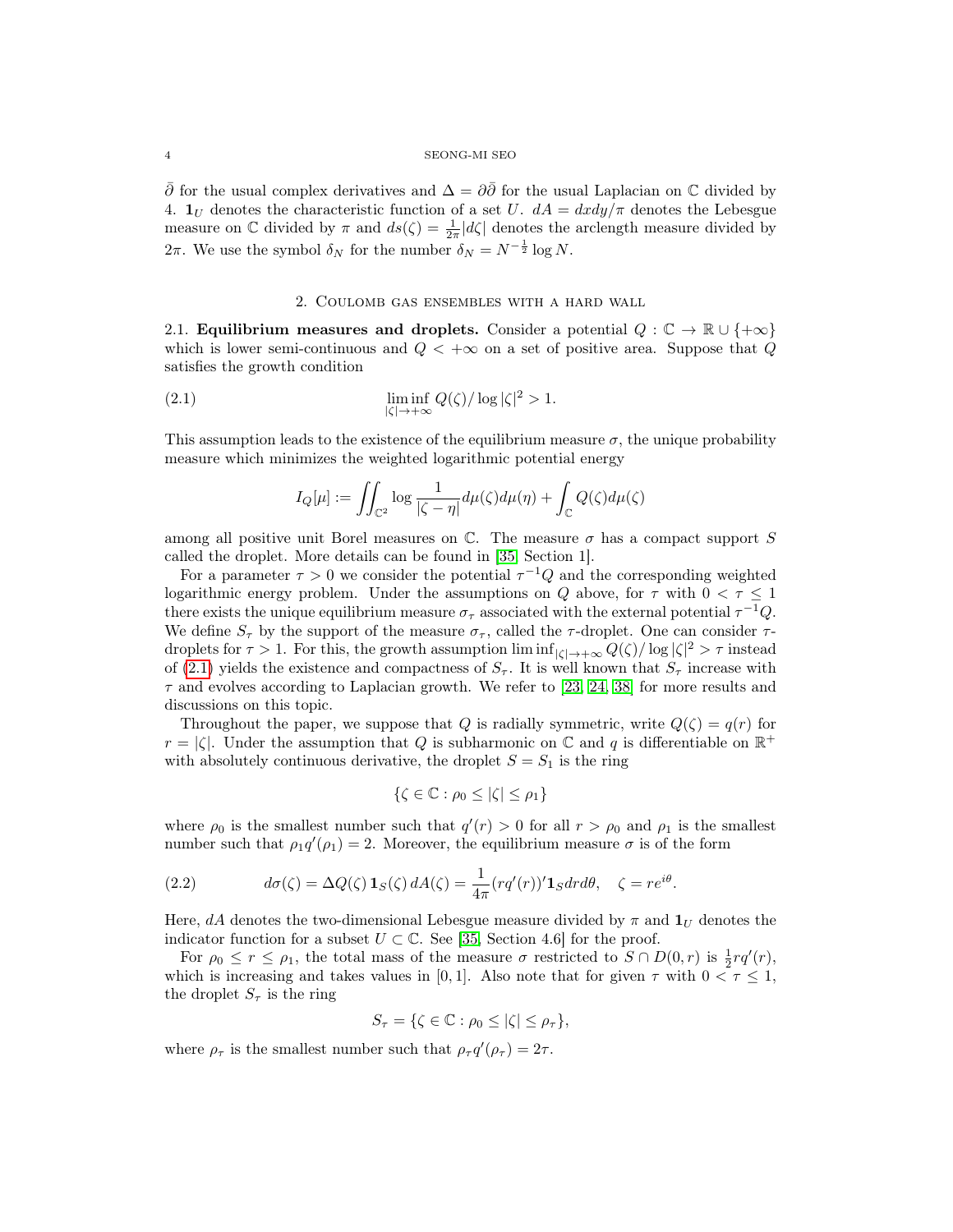<span id="page-4-0"></span>2.2. Localization. For a given potential Q and a disk  $\mathcal{D} = D(0, \rho_*)$  of center 0 and radius  $\rho_{*}$ , we define the localized potential

$$
Q^{\mathcal{D}} = Q \cdot \mathbf{1}_{\mathcal{D}} + \infty \cdot \mathbf{1}_{\mathbb{C} \setminus \mathcal{D}}.
$$

The particles picked randomly with respect to the Gibbs measure [\(1.1\)](#page-0-0) under the external potential  $Q^{\mathcal{D}}$  are completely confined to the set  $\mathcal{D}$ , i.e., this localization of the external potential defines the Coulomb gas system constrained to  $\mathcal{D}$ .

In general, this type of localization can be considered for any set of positive area. The notion of local droplet was introduced in [\[23,](#page-19-1) Section 5] for the droplet with the localization of potentials. In  $[1, 5]$  $[1, 5]$ , the local statistics of Coulomb gas constrained to its droplet S have been studied. When the localization takes place in a set  $\mathcal{D}$ , a hard wall is created at the boundary of  $D$ . If the set  $D$  contains a neighborhood of droplet  $S$ , then the localization does not affect the limiting behavior of particles when  $N \to \infty$  so much. However, if the hard wall meets the droplet, then the local statistic of the particles at the hard wall changes noticeably.

Back to the radially symmetric case, fix a radially symmetric potential Q with the droplet  $S = \{ \zeta \in \mathbb{C} : \rho_0 \leq |\zeta| \leq \rho_1 \}.$  We assume that Q is strictly subharmonic in a neighborhood of  $\partial \mathcal{D} = \{ |\zeta| = \rho_* \},\$  which implies that the function  $rq'(r)$  is strictly increasing near  $r = \rho_*$ .

Assume that  $\rho_0 < \rho_* \le \rho_1$ . In this case, the equilibrium measure  $\sigma^{\mathcal{D}}$  associated with  $Q^{\mathcal{D}}$ should be supported in the ring

$$
S^{\mathcal{D}} = \{ \zeta \in \mathbb{C} : \rho_0 \leq |\zeta| \leq \rho_* \}.
$$

In the case when  $\rho_0 < \rho_* < \rho_1$ , considering the balayage problem finding a measure sweeping out the measure  $\sigma$  in [\(2.2\)](#page-3-2) from  $S \setminus \mathcal{D}$  to  $\partial \mathcal{D}$ , we have

$$
d\sigma^{\mathcal{D}} = \Delta Q \mathbf{1}_{S^{\mathcal{D}}} dA + \frac{1 - \tau_*}{\rho_*} ds,
$$

where  $\tau_* = \frac{1}{2}\rho_* q'(\rho_*)$  and ds is the arclength measure on  $\partial \mathcal{D}$  divided by  $2\pi$ . For the details of the Balayage measure, see [\[35,](#page-19-12) Section 2.4]. We also refer to [\[14,](#page-18-11) Section 4.1] for the detailed argument for finding the equilibrium measure.

2.3. Scaling limits of Coulomb particle systems. Let  $\mathcal{D} = D(0, \rho_*)$  with  $\rho_0 < \rho_* < \rho_1$ and fix a number  $\alpha > -1$  and a real-valued function h which is radially symmetric and smooth. We define an N-dependent potential  $Q_N$  by adding a small logarithmic singularity and a perturbation  $h$  to the original potential  $Q$ ,

$$
Q_N(\zeta) = Q(\zeta) - \frac{\alpha}{N} \log(\rho_* - |\zeta|) - \frac{1}{N} h(\zeta), \quad \zeta \in \mathcal{D}.
$$

This choice of the potential gives a generalization of the potential  $-\frac{\alpha}{N} \log(1 - |\zeta|^2)$  localized to the unit disk  $|\zeta| \leq 1$ , which appears in the study of truncated unitary matrices. For simplicity, we assume that  $h(\rho_*) = 0$ .

Consider the Coulomb gas system  $\Phi^D = {\zeta_j}_1^N$  associated with the potential  $Q_N^D$ . As a point process, the distribution of the system is described by correlation functions. For an integer k with  $1 \leq k \leq N$ , the k-point correlation function  $\mathbf{R}_{N,k}$  is defined as

$$
\mathbf{R}_{N,k}(\zeta_1,\cdots,\zeta_k)=\frac{N!}{(N-k)!}\int_{\mathbb{C}^{N-k}}\mathbf{P}_{N,\beta}(\zeta_1,\cdots,\zeta_N)\,dA(\zeta_{k+1})\cdots dA(\zeta_N),
$$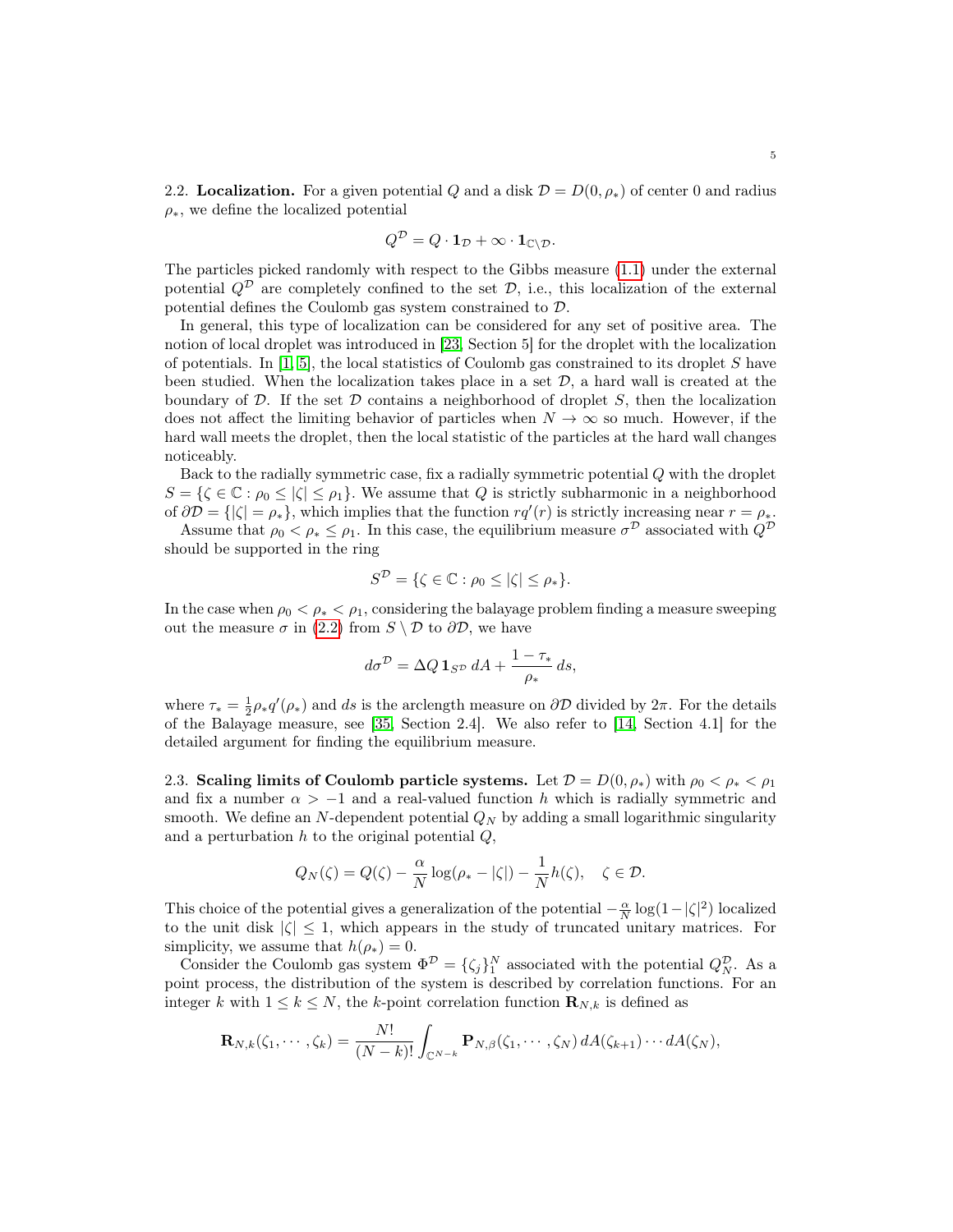where  $\mathbf{P}_{N,\beta}$  is the Boltzmann-Gibbs distribution defined in [\(1.1\)](#page-0-0) associated with the external potential  $Q_N^{\mathcal{D}}$ . It is well known that when  $\beta = 1$ , the Coulomb gas system is determinantal, i.e., the k-point correlation function is expressed by the determinant

$$
\mathbf{R}_{N,k}(\zeta_1,\cdots,\zeta_k)=\det\left(\mathbf{K}_N(\zeta_i,\zeta_j)\right)_{i,j=1}^k
$$

where  $\mathbf{K}_N$  is a function on  $\mathbb{C}^2$  called a correlation kernel of the process. Here  $\mathbf{K}_N$  can be taken as the reproducing kernel of a space of weighted polynomials. More precisely, it is expressed as the sum of weighted orthonormal polynomials

$$
\mathbf{K}_{N}(\zeta,\eta) = \sum_{j=0}^{N-1} p_{N,j}(\zeta) \, \bar{p}_{N,j}(\eta) \, e^{-N(Q_{N}^{\mathcal{D}}(\zeta) + Q_{N}^{\mathcal{D}}(\eta))/2}.
$$

Here  $p_{N,j}$  is an orthonormal polynomial of degree j with respect to the measure  $e^{-NQ_N^{\mathcal{D}}}dA$ . In this paper, we study the case  $\beta = 1$ , the determinantal case.

For the system  $\Phi^{\mathcal{D}} = {\{\zeta_j\}_1^N}$ , we define a rescaled system  $\{z_j\}_1^N$  at a point on the hard wall  $\partial \mathcal{D}$  when  $\rho_0 < \rho_* < \rho_1$ . Fix a point  $p \in \partial \mathcal{D}$  and rescale the system by setting

$$
\zeta_j = p + \mathbf{n} \frac{\rho_* z_j}{N(1 - \tau_*)}, \quad j = 1, \cdots, N,
$$

where n is the unit inward normal to the boundary  $\partial \mathcal{D}$  at p. Write

$$
\gamma_N = \frac{\rho_*}{N(1-\tau_*)}.
$$

Note that the scaling factor  $\gamma_N$  is a radius of the disk at p such that

$$
N \cdot \sigma_{\mathcal{D}}\left(D(p, \gamma_N)\right) = C(1 + o(1)), \quad N \to \infty
$$

where  $C$  is a positive constant and with this scale, a nontrivial scaling limit of the system is obtained. We may assume that  $p = \rho_* \in \partial \mathcal{D} \cap \mathbb{R}_+$  and the normal is in the negative real direction. The rescaled process  $\{z_j\}_1^N$  is also determinantal with correlation kernel

$$
K_N(z, w) = \gamma_N^2 \mathbf{K}_N(\rho_* - \gamma_N z, \rho_* - \gamma_N w).
$$

We write  $R_{N,k}$ ,  $K_N$  for the k-point correlation function and the correlation kernel of the process  $\{z_j\}_1^N$ , respectively. We are now ready to state one of our main results. Let  $\mathbb{H}_+$ denote the right half plane  $\{z \in \mathbb{C} : \text{Re } z > 0\}.$ 

<span id="page-5-0"></span>**Theorem 2.1.** Let  $R_{N,k}$  be the k-point correlation function of the rescaled system  $\{z_j\}_1^N$ . For  $z_1, \dots, z_k \in \mathbb{C}$ ,

$$
\lim_{N \to \infty} R_{N,k}(z_1, \cdots, z_k) = \det \left( K^{(\alpha)}(z_i, z_k) \right)_{i,j=1}^k
$$

,

where

<span id="page-5-1"></span>
$$
(2.3) \t K^{(\alpha)}(z,w) = (2 \operatorname{Re} z)^{\frac{\alpha}{2}} (2 \operatorname{Re} w)^{\frac{\alpha}{2}} \int_0^1 \frac{t^{\alpha+1}}{\Gamma(\alpha+1)} e^{-t(z+\bar{w})} dt \cdot \mathbf{1}_{\mathbb{H}_+}(z) \mathbf{1}_{\mathbb{H}_+}(w).
$$

The convergence is uniform for  $z_1, \dots, z_k$  in any compact subset of  $\mathbb{H}_+$ .

Remark. If  $\rho_* = \rho_1$ , then the hard wall stands along the boundary of the original droplet S and the localization doesn't change the droplet and the equilibrium measure. In this case, the microscopic scale  $\gamma_N$  at a regular boundary point (where  $\partial S$  is smooth and  $\Delta Q$  does not vanish) appropriate to obtain a nontrivial edge scaling limit should be of order  $N^{-1/2}$ same as in the free boundary case. See [\[1,](#page-18-7) [4,](#page-18-8) [7\]](#page-18-9).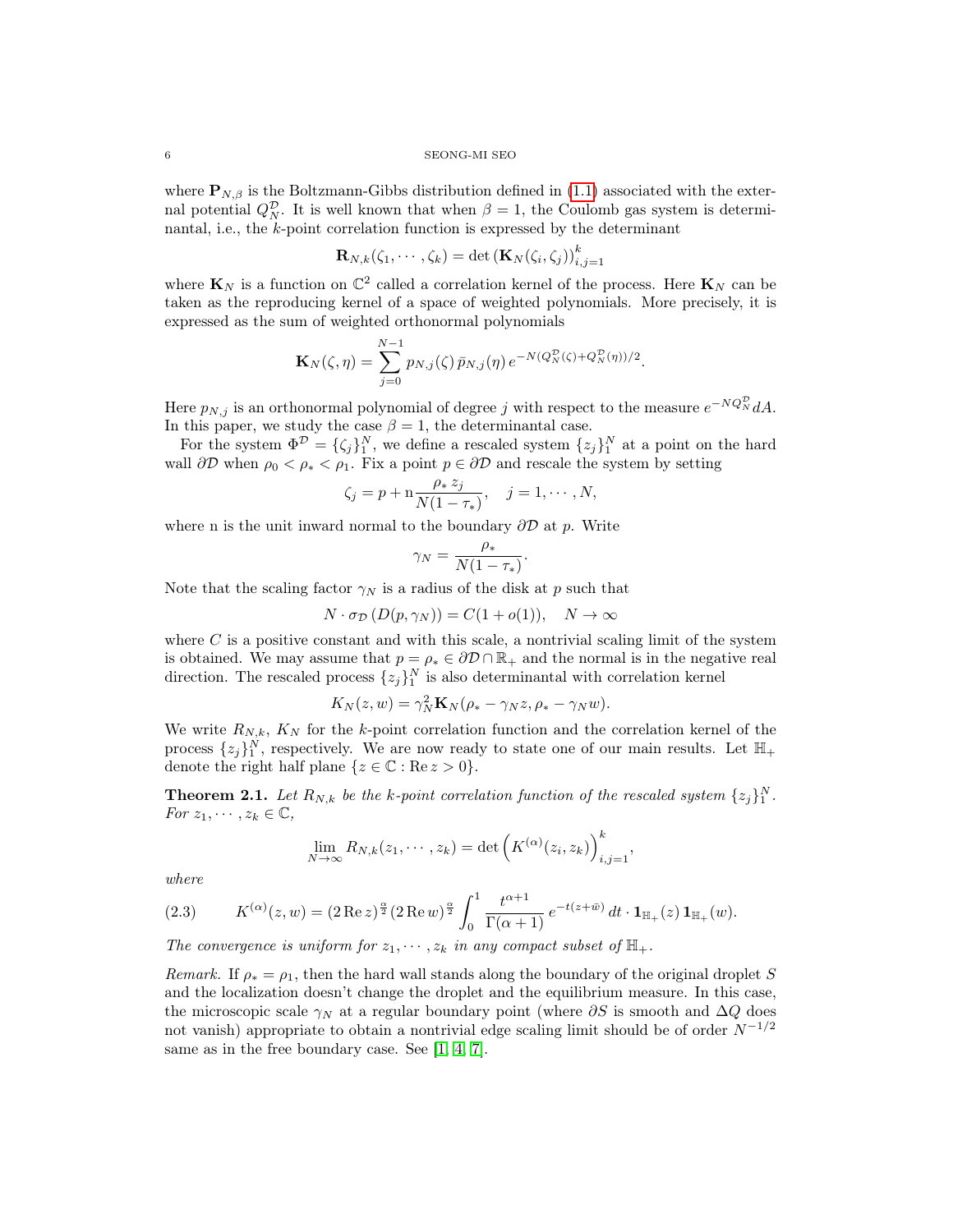

<span id="page-6-0"></span>FIGURE 2. Graphs of the limiting 1-point density  $R(x) = K^{(\alpha)}(x, x)$  for  $x \in \mathbb{R}_+$  with  $\alpha = 0$ ,  $\alpha = -0.5$ , and  $\alpha = 1$ .

Let  $\{\zeta_j\}_1^N$  be a random system of Coulomb particles associated with  $Q_N^{\mathcal{D}}$ . Write  $|\zeta|_N$  for the maximal modulus of  $\{\zeta_j\}_1^N$ , i.e.,

$$
|\zeta|_N = \max_{1 \le j \le N} |\zeta_j|.
$$

Rescaling  $|\zeta|_N$  about the radius  $\rho_*$ , we define a random variable  $\omega_N$  by

$$
\omega_N = 2\gamma_N^{-\frac{\alpha+2}{\alpha+1}} \left(\frac{\rho_*}{\Gamma(\alpha+3)}\right)^{\frac{1}{\alpha+1}} \left(\rho_* - |\zeta|_N\right).
$$

<span id="page-6-1"></span>**Theorem 2.2.** The random variable  $\omega_N$  converges in distribution to the Weibull distribution. For  $x \geq 0$ ,

$$
\lim_{N \to \infty} \mathbb{P}_N(\omega_N \le x) = 1 - e^{-x^{\alpha+1}}
$$

.

The maximal modulus has fluctuation of order  $O(N^{-\frac{\alpha+2}{\alpha+1}})$  near the hard wall. One can see the microscopic effect of the logarithmic singularity  $-\frac{\alpha}{N}\log(\rho_* - |z|)$  at the hard wall  $|\zeta| = \rho_*$ . (See Figure [2.](#page-6-0)) We observe a repulsive force between the particles and the hard wall if  $\alpha$  is positive and an attractive force between them if  $\alpha$  is negative.

We shall give a proof of Theorem [2.1](#page-5-0) and Theorem [2.2](#page-6-1) using the asymptotics of orthonormal polynomials in Section [3.](#page-8-0)

2.4. Ward's equation. We shall discuss an abstract approach to universality based on Ward's equation, a differential equation of  $R(z) = K(z, z)$ . The rescaled version of Ward's equation considered in this paper does not depend on specific potentials Q, and we shall describe solutions  $R$  of the equation under some suitable assumptions on  $R$ .

Theorem [2.1](#page-5-0) shows the universality of limiting correlation functions for radially symmetric potentials. One can observe that the limiting correlation kernel  $K = K^{(\alpha)}$  is invariant under the vertical translation,

$$
K(z, w) = K(z + is, w + is), \quad s \in \mathbb{R},
$$

i.e., the limiting 1-point function  $R(z) = K(z, z)$  is a function only in Re z.

We consider a class of functions defined in  $\mathbb{H}^2_+$  where each function is of the form "Laplacetype integral"

<span id="page-6-2"></span>(2.4) 
$$
K_f(z, w) = (2 \operatorname{Re} z)^{\frac{\alpha}{2}} (2 \operatorname{Re} w)^{\frac{\alpha}{2}} \int_0^{\infty} f(t) e^{-t(z + \bar{w})} dt
$$

for some Borel measurable function f on  $\mathbb{R}_+$ . Here, if  $f(t) = \Gamma(\alpha + 1)^{-1} t^{\alpha+1} \cdot \mathbf{1}_{(0,1)}$ , then  $K_f$  is the limiting correlation kernel K in [\(2.3\)](#page-5-1).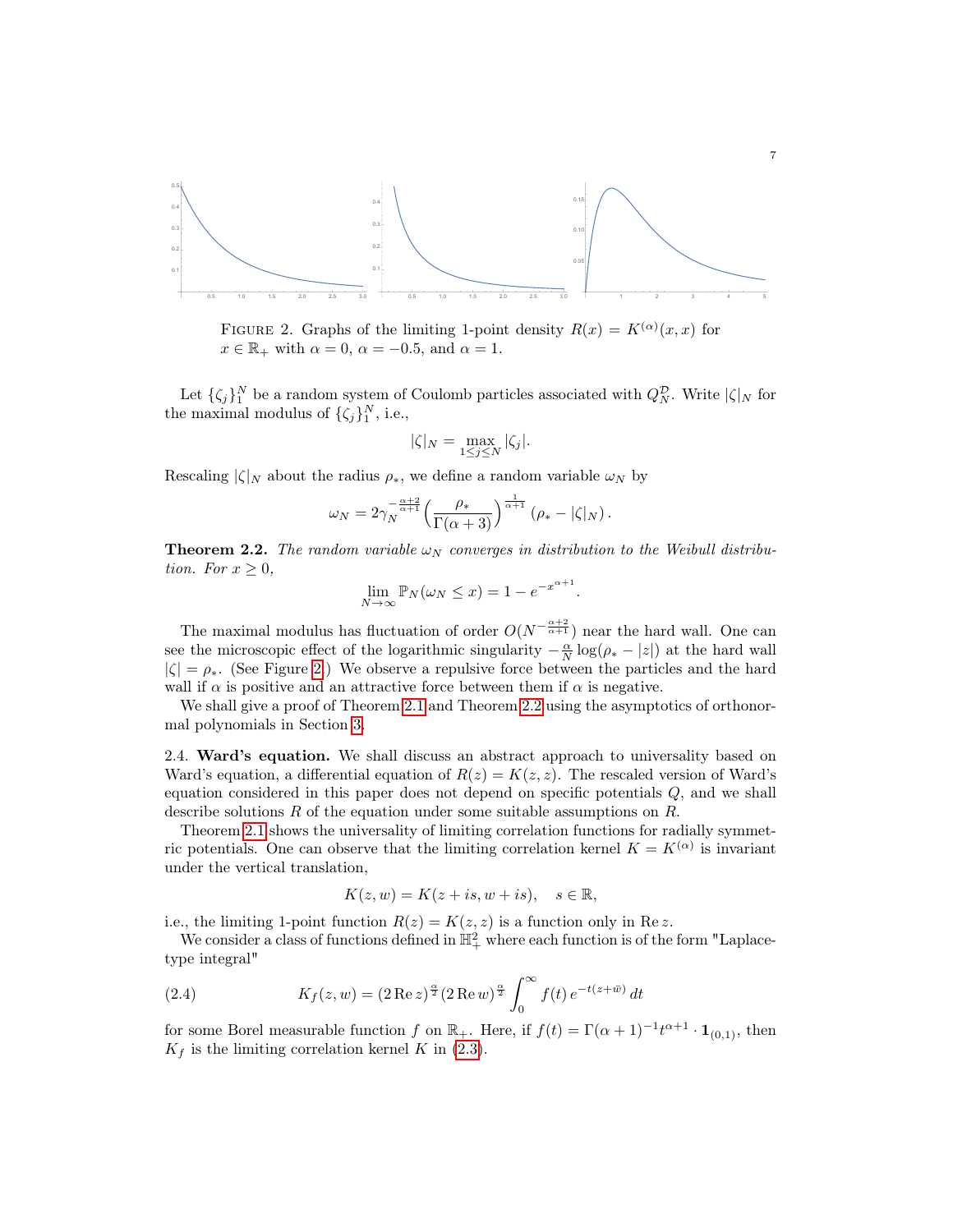<span id="page-7-0"></span>**Theorem 2.3.** The limiting correlation kernel K in  $(2.3)$  satisfies the mass-one equation

$$
\int_{\mathbb{H}_+} |K(z, w)|^2 dA(w) = K(z, z),
$$

and the rescaled Ward equation

$$
\bar{\partial}C(z) = R(z) - \Delta \log R(z), \quad z \in \mathbb{H}_+,
$$

where  $R(z) = K(z, z)$  and C is the Cauchy transform

$$
C(z) = \int_{\mathbb{H}_+} \frac{|K(z, w)|^2}{K(z, z)} \frac{dA(w)}{z - w}.
$$

Conversely, if a function  $K_f$  of the form [\(2.4\)](#page-6-2) satisfies the rescaled Ward equation, then there exists a connected set I in  $\mathbb{R}_+$  such that  $f(t) = \Gamma(\alpha+1)^{-1}t^{\alpha+1} \cdot \mathbf{1}_I$  almost everywhere in  $\mathbb{R}_+$ .

## 2.5. Comments and related works.

2.5.1. Microscopic properties of two-dimensional Coulomb gases. In the microscopic regime, scaling limits of two-dimensional determinantal Coulomb gases depend on the regularity of the equilibrium density and also that of the boundary of the droplet. Microscopic properties near a bulk singularity, an isolated point in the interior of the droplet at which the equilibrium density  $\Delta Q$  vanishes, are determined by the dominant terms in the Taylor expansion of  $\Delta Q$  at the point [\[8\]](#page-18-12). In [\[6\]](#page-18-13), scaling limits of the correlation functions near a logarithmic singularity in the bulk of the droplet have been studied and the universality of the limiting correlation kernel expressed by Mittag-Leffler functions has been proved. For the edge scaling limit near a regular boundary point at which  $\Delta Q > 0$  and  $\partial S$  is smooth, the universality of erfc kernel has been studied in [\[4,](#page-18-8) [24\]](#page-19-5). Scaling limits near a singular boundary point which is a cusp or a double point have been investigated in [\[5\]](#page-18-10).

2.5.2. The maximal modulus of Coulomb gases. In the free boundary case, it has been proved that a properly scaled maximal modulus of Coulomb gases follows Gumbel distribution for  $Q(\zeta) = |\zeta|^2$  (Complex Ginibre ensemble) [\[33\]](#page-19-14) and for a class of radially symmetric potentials [\[12\]](#page-18-14). In the hard edge case, the case when the Coulomb particles are confined to the droplet S, i.e.,  $\rho_* = \rho_1$  in our setting, the distribution of the properly scaled maximal modulus converges to the exponential distribution when  $\alpha = 0$ . See [\[36\]](#page-19-15). In this case, the scaling factor is of order  $N^{-1}$  while the proper one for the case when  $\rho_* < \rho_1$  is of order  $N^{-2}$ . For the potential  $Q(\zeta) = -\frac{\alpha}{N} \log(1 - |\zeta|^2)$ , the convergence of the distribution of the maximal modulus to the Weibull distribution has been studied in [\[22,](#page-19-16) [28\]](#page-19-17).

2.5.3. Coulomb gases with a hard wall. A family of two-dimensional determinantal Coulomb gases confined to an ellipse has been investigated in [\[32\]](#page-19-18). This model gives an elliptic generalization of truncated unitary matrix ensembles and also new universality classes in the limit of weak and strong non-Hermiticity. In [\[20\]](#page-19-19), the fluctuation of the extremal Coulomb particle has been studied in the case when the equilibrium measure is the uniform measure on the circle and when the hard edge constraint is imposed on the unit circle. For Coulomb gases in any dimension, the third-order transition between the 'pushed' and the 'pulled' phases, which correspond to the cases when  $\rho_* < \rho_1$  and when  $\rho_* > \rho_1$  respectively in our setting, has been studied in [\[14\]](#page-18-11).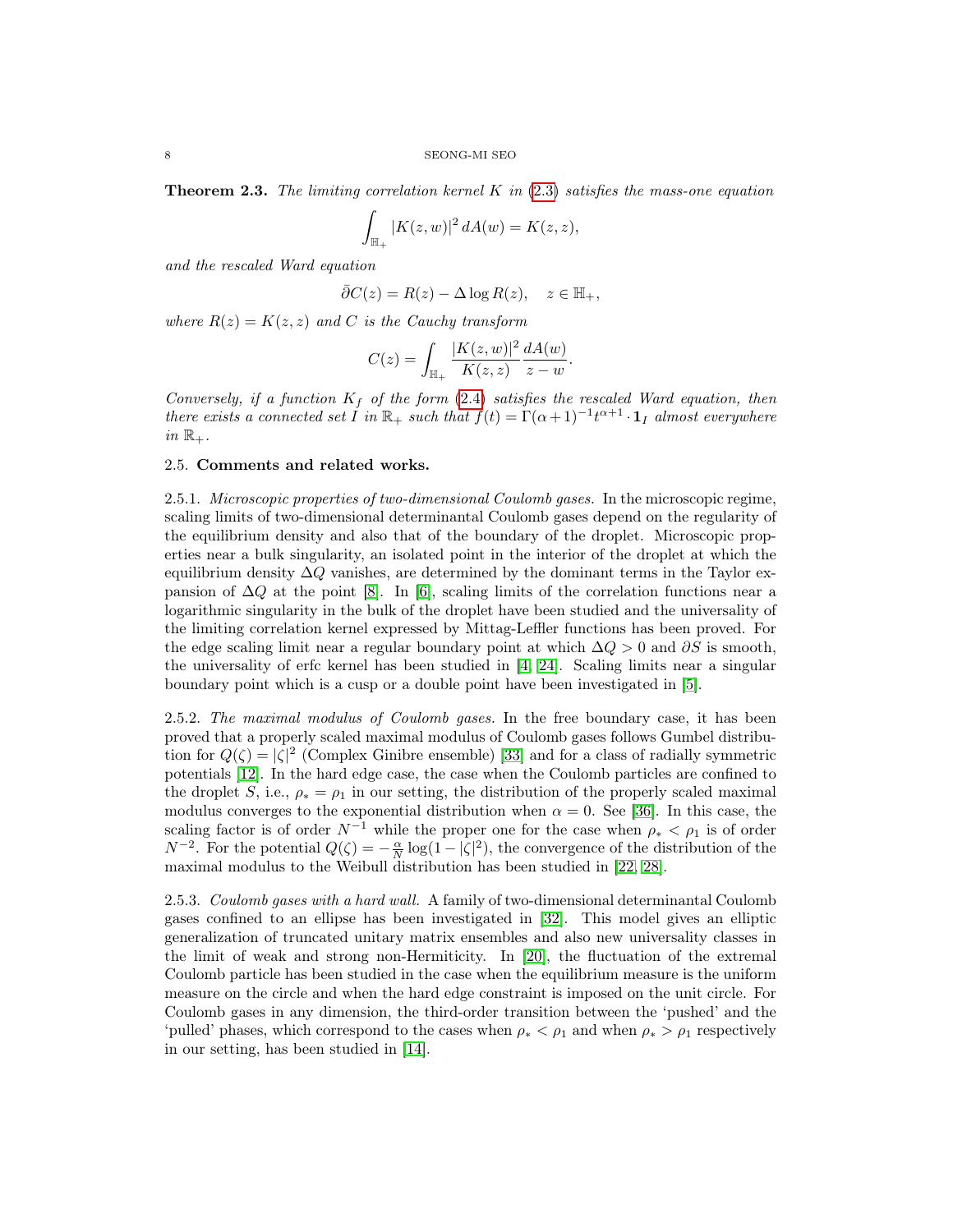## 3. Hard edge scaling limits

<span id="page-8-0"></span>For a number  $\alpha > -1$  and a smooth real-valued function h which is radially symmetric and  $h(\rho_*) = 0$ , we consider the potential

$$
Q_N(\zeta) = Q(\zeta) - \frac{\alpha}{N} \log(\rho_* - |\zeta|) - \frac{1}{N} h(\zeta), \quad |\zeta| < \rho_*.
$$

Since  $Q$  is radially symmetric, the orthonormal polynomials  $p_{N,j}$  can be taken as monomials. For the Coulomb gas system  $\Phi^{\mathcal{D}}$  associated with the localized potential

$$
Q_N^{\mathcal{D}}(\zeta) = Q_N(\zeta) \cdot \mathbf{1}_{\mathcal{D}}(\zeta) + \infty \cdot \mathbf{1}_{\mathbb{C}\setminus\mathcal{D}}(\zeta), \quad \mathcal{D} = D(0, \rho_*)
$$

defined in Section [2.2,](#page-4-0) the corresponding correlation kernel is given by

<span id="page-8-1"></span>(3.1) 
$$
\mathbf{K}_{N}(\zeta,\eta) = \sum_{j=0}^{N-1} \frac{(\zeta\bar{\eta})^{j}}{\|\zeta^{j}\|_{L^{2}(\mu_{N})}^{2}} e^{-N(Q_{N}(\zeta)+Q_{N}(\eta))/2} \mathbf{1}_{\mathcal{D}}(\zeta) \mathbf{1}_{\mathcal{D}}(\eta),
$$

where  $d\mu_N = e^{-NQ_N} \mathbf{1}_{\mathcal{D}} dA$ . Here, we write  $p_{N,j}$  for the orthonormal polynomial of degree j with respect to the measure  $\mu_N$ , i.e.,

$$
p_{N,j}(\zeta) = \zeta^j / \|\zeta^j\|_{L^2(\mu_N)}.
$$

<span id="page-8-5"></span>3.1. Asymptotics of rescaled correlation kernels. Let  $\tau_*$  denote the number  $\frac{1}{2}\rho_* q'(\rho_*)$ and  $m_N$  denote the number  $N\tau_* + M\sqrt{N}$  for sufficiently large M. We first consider the orthonormal polynomial of degree j with  $m_N \leq j \leq N-1$  for sufficiently large M. These terms of higher degree are dominant in the sum  $(3.1)$  near the boundary  $\partial \mathcal{D}$ . Write

$$
K_N^{\#}(z, w) = \gamma_N^2 \sum_{j \ge m_N}^{N-1} p_{N,j}(\zeta) \bar{p}_{N,j}(\eta) e^{-N(Q_N(\zeta) + Q_N(\eta))/2}
$$

where  $\zeta = \rho_* - \gamma_N z$ ,  $\eta = \rho_* - \gamma_N w$ . We write  $\tau = j/N$ .

To compute the limit of  $K_N^{\#}$  as  $N \to \infty$ , we first consider the function

$$
V_{\tau}(r) = q(r) - 2\tau \log r, \quad r > 0
$$

and observe that the Taylor expansion

<span id="page-8-2"></span>(3.2) 
$$
V_{\tau}(r) = V_{\tau}(\rho_*) + \frac{2}{\rho_*} (\tau_* - \tau) (r - \rho_*) + O(r - \rho_*)^2, \quad r \to \rho_*,
$$

holds by a simple calculation

$$
V'_{\tau}(\rho_*) = q'(\rho_*) - \frac{2\tau}{\rho_*} = \frac{1}{\rho_*} (\rho_* q'(\rho_*) - 2\tau) = \frac{2}{\rho_*} (\tau_* - \tau).
$$

<span id="page-8-4"></span>**Lemma 3.1.** Assume that j is in the range  $m_N \leq j \leq N-1$ . We have

$$
e^{NV_{\tau}(\rho_{*})} \, \|\zeta^{j}\|_{L^{2}(\mu_{N})}^{2} = 2\rho_{*} \, \Gamma(\alpha+1) \Big(\frac{\rho_{*}}{2N(\tau-\tau_{*})}\Big)^{\alpha+1} (1+o(1))
$$

as  $N \to \infty$ . Here, the error term o(1) is uniform in j.

*Proof.* For fixed  $j$ , we see that

<span id="page-8-3"></span>
$$
(3.3) \qquad \|\zeta^j\|_{L^2(\mu_N)}^2 = \int_{\rho_*-\delta_N}^{\rho_*} 2r^{2j+1} \, e^{-NQ_N(r)} \, dr + \int_0^{\rho_*-\delta_N} 2r^{2j+1} \, e^{-NQ_N(r)} \, dr
$$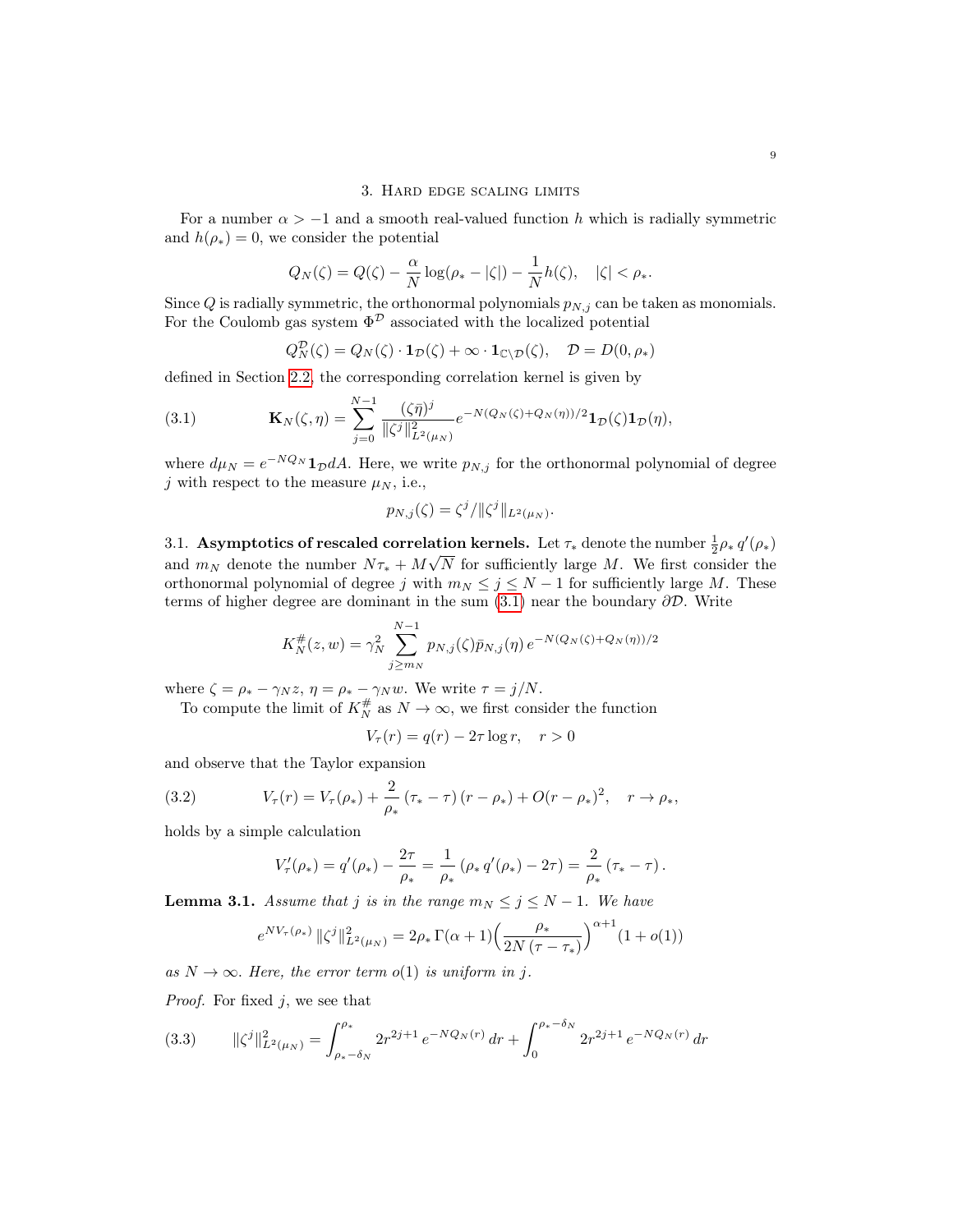where  $\delta_N$  denotes a small number  $N^{-\frac{1}{2}} \log N$ . By [\(3.2\)](#page-8-2), the first integral in the right-hand side is calculated as

$$
\int_{\rho_*-\delta_N}^{\rho_*} 2r(\rho_*-r)^\alpha e^{h(r)} e^{-NV_\tau(r)} dr = 2\rho_* e^{-NV_\tau(\rho_*)} \int_0^{\delta_N} t^\alpha e^{-\frac{2N}{\rho_*}(\tau-\tau_*)t} dt (1+o(1))
$$
  
=  $2\rho_* \Gamma(\alpha+1) e^{-NV_\tau(\rho_*)} \left(\frac{\rho_*}{2N(\tau-\tau_*)}\right)^{\alpha+1} (1+o(1)),$ 

where  $o(1) \rightarrow 0$  uniformly in j as  $N \rightarrow \infty$ .

Now it suffices to show that the second integral in the right-hand side of [\(3.3\)](#page-8-3) is negligible. We observe that for  $\tau = j/N$  with  $m_N \le j \le N - 1$ 

$$
V'_{\tau}(r) = \frac{1}{r} (r q'(r) - 2\tau) \leq \frac{1}{r} \Big( r q'(r) - \frac{2m_N}{N} \Big).
$$

Since Q is subharmonic in  $\mathbb{C}$ ,  $rq'(r)$  is increasing in r and

$$
V'_{\tau}(r) \leq \frac{1}{r} \Big( \rho_* q'(\rho_*) - 2 \Big( \tau_* + \frac{M}{\sqrt{N}} \Big) \Big) = -\frac{2M}{r\sqrt{N}}, \quad r \leq \rho_*.
$$

Thus, we see that for all r with  $r \leq \rho_* - \delta_N$ 

$$
V_{\tau}(r) \ge V_{\tau}(\rho_* - \delta_N)
$$

and by Taylor's theorem, we obtain the expansion

$$
V_{\tau}(\rho_* - \delta_N) = V_{\tau}(\rho_*) - V'_{\tau}(r_*) \delta_N
$$

for some  $r_* \in [\rho_* - \delta_N, \rho_*]$ . Hence, there exists a constant  $c > 0$  such that for all j

$$
e^{NV_{\tau}(\rho_{*})} \int_{0}^{\rho_{*}-\delta_{N}} 2r (\rho_{*}-r)^{\alpha} e^{h(r)} e^{-NV_{\tau}(r)} dr \leq \frac{2\rho_{*}^{\alpha+2}}{\alpha+1} \|e^{h}\|_{L^{\infty}} e^{-N(V_{\tau}(\rho_{*}-\delta_{N})-V_{\tau}(\rho_{*}))}
$$
  

$$
\leq C e^{-\frac{2M}{\tau_{*}} \log N} = O(N^{-cM}).
$$

This completes the proof.  $\Box$ 

A function  $c(\zeta, \eta)$  is called a cocycle if  $c(\zeta, \eta) = g(\zeta)\overline{g}(\eta)$  for a continuous unimodular function g. Note that a correlation kernel is only determined up to multiplication by a cocycle.

<span id="page-9-0"></span>**Lemma 3.2.** There exists a cocycle  $c(z, w)$  such that

$$
K_N^{\#}(z, w) = c(z, w)(2 \operatorname{Re} z)^{\frac{\alpha}{2}} (2 \operatorname{Re} w)^{\frac{\alpha}{2}} \int_0^1 \frac{t^{\alpha+1}}{\Gamma(\alpha+1)} e^{-t(z+\bar{w})} dt \cdot \mathbf{1}_{\mathbb{H}_+}(z) \mathbf{1}_{\mathbb{H}_+}(w) (1+o(1)),
$$

where  $o(1) \to 0$  uniformly in any compact subset of  $\mathbb{H}^2_+$  as  $N \to \infty$ .

*Proof.* Let K be a compact subset of  $\mathbb{H}_+$ . For all  $\tau = j/N$  with  $m_N \leq j \leq N-1$ , we have

$$
Q(\zeta) - 2\tau \log \zeta = V_{\tau}(\rho_*) - \frac{2(\tau_* - \tau)}{N(1 - \tau_*)} \operatorname{Re} z + \frac{2\tau}{N(1 - \tau_*)} i \operatorname{Im} z + O(N^{-2})
$$

for  $\zeta = \rho_* - \gamma_N z$ , where the *O*-constant is uniform for  $z \in \mathcal{K}$ . Also we observe that

$$
(\rho_* - |\rho_* - \gamma_N z|)^{\alpha} e^{h(\zeta)} = (\gamma_N \operatorname{Re} z)^{\alpha} (1 + o(1)), \quad \zeta = \rho_* - \gamma_N z.
$$

For each  $\tau$  and z, we write

$$
f_{\tau}(z) = (\tau - \tau_*)^{\frac{\alpha+1}{2}} \exp\left(-\frac{\tau - \tau_*}{1 - \tau_*}z\right).
$$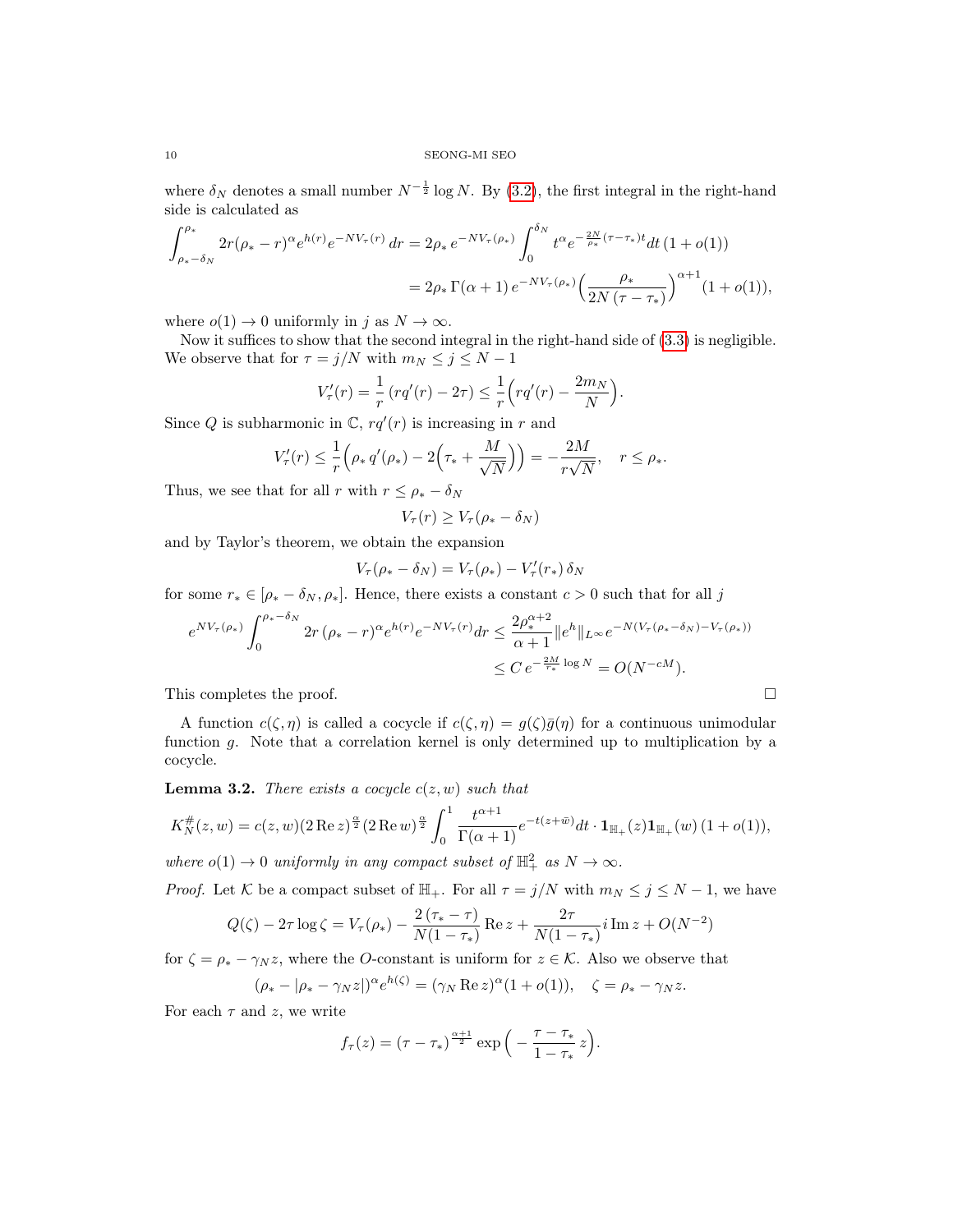Combining with Lemma [3.1,](#page-8-4) we obtain

$$
\frac{\zeta^j e^{-\frac{N}{2}Q_N(\zeta)}}{\|\zeta^j\|_{L^2(\mu_N)}} = \frac{1}{\rho_*} \left(\frac{N}{\Gamma(\alpha+1)}\right)^{\frac{1}{2}} \frac{(2 \operatorname{Re} z)^{\frac{\alpha}{2}}}{(1-\tau_*)^{\frac{\alpha}{2}}} e^{-\frac{\tau_*}{1-\tau_*}i \operatorname{Im} z} f_\tau(z) \mathbf{1}_{\mathcal{H}_N}(z) \left(1+o(1)\right)
$$

where  $\mathcal{H}_N = \{z \in \mathbb{C} : \rho_* - \gamma_N z \in \mathcal{D}\}\)$ , and  $o(1) \to 0$  uniformly for  $z \in \mathcal{K}$  and j with  $m_N \leq j \leq N-1$  as  $N \to \infty$ . Note that  $\mathcal{H}_N$  converges to  $\mathbb{H}_+$  as  $N \to \infty$ . Write

$$
c(z, w) = \exp\Big(-\frac{\tau_*}{1 - \tau_*} i \operatorname{Im}(z - w)\Big),\,
$$

which is a cocycle. Using the Riemann sum approximation with step length  $N^{-1}$ , we have

$$
K_N^{\#}(z, w) = \gamma_N^2 \sum_{j \ge m_N}^{N-1} \frac{(\zeta \bar{\eta})^j e^{-\frac{N}{2} (Q_N(\zeta) + Q_N(\eta))}}{\|\zeta^j\|_{L^2(\mu_N)}^2} \cdot \mathbf{1}_{\mathcal{D}}(\zeta) \mathbf{1}_{\mathcal{D}}(\eta)
$$
  
\n
$$
= \frac{(2 \operatorname{Re} z)^{\frac{\alpha}{2}} (2 \operatorname{Re} w)^{\frac{\alpha}{2}}}{\Gamma(\alpha+1)(1-\tau_*)^{\alpha+2}} c(z, w) \mathbf{1}_{\mathbb{H}_+}(z) \mathbf{1}_{\mathbb{H}_+}(w) N^{-1} \sum_{j \ge m_N}^{N-1} f_\tau(z) f_\tau(\bar{w}) (1+o(1))
$$
  
\n
$$
= \frac{(2 \operatorname{Re} z)^{\frac{\alpha}{2}} (2 \operatorname{Re} w)^{\frac{\alpha}{2}}}{\Gamma(\alpha+1)(1-\tau_*)^{\alpha+2}} c(z, w) \mathbf{1}_{\mathbb{H}_+}(z) \mathbf{1}_{\mathbb{H}_+}(w) \int_0^{1-\tau_*} s^{\alpha+1} e^{-\frac{s}{1-\tau_*}(z+\bar{w})} ds (1+o(1)),
$$

where  $o(1) \to 0$  locally uniformly in  $\mathbb{H}^2_+$  as  $N \to \infty$ . By the change of variable  $s = (1 - \tau_*)t$ , we obtain the convergence

$$
K_N^{\#}(z, w) = \frac{(2 \operatorname{Re} z)^{\frac{\alpha}{2}} (2 \operatorname{Re} w)^{\frac{\alpha}{2}}}{\Gamma(\alpha + 1)} c(z, w) \mathbf{1}_{\mathbb{H}_+}(z) \mathbf{1}_{\mathbb{H}_+}(w) \int_0^1 t^{\alpha + 1} e^{-t(z + \bar{w})} dt (1 + o(1))
$$
  
as  $N \to \infty$ .

<span id="page-10-0"></span>3.2. Discarding the lower degree polynomials. This subsection provides some estimates for the weighted orthonormal polynomials of degree j with  $0 \leq j \leq m_N$ , and we shall prove that the weighted polynomials of lower degree can be neglected in the sum [\(3.1\)](#page-8-1).

First we consider the case when  $N(\tau_* - \delta_N) \leq j \leq m_N$ . This means that for  $\tau = j/N$ ,

$$
\tau_* - \delta_N \leq \tau \leq \tau_* + M/\sqrt{N}.
$$

Recall that  $\rho_* q'(\rho_*) = 2\tau_*$  and  $rq'(r)$  is increasing. Since Q is strictly subharmonic near  $|\zeta| = \rho_*$ , for each  $\tau$  in this region [\(3.2\)](#page-10-0) there exists  $\rho_{\tau}$  in a neighborhood of  $\rho_*$  such that  $\rho_{\tau} q'(\rho_{\tau}) = 2\tau$  and  $\Delta Q(\rho_{\tau}) > \epsilon$  for some positive number  $\epsilon$  which is independent of  $\tau$ . Then we observe that  $V'_{\tau}(\rho_{\tau}) = 0$  and  $V''_{\tau}(\rho_{\tau}) = 4\Delta Q(\rho_{\tau})$  and obtain that

<span id="page-10-2"></span>(3.4) 
$$
V_{\tau}(r) = V_{\tau}(\rho_{\tau}) + 2\Delta Q(\rho_{\tau})(r - \rho_{\tau})^{2} + O(|r - \rho_{\tau}|)^{3}, \quad r \to \rho_{\tau}.
$$

We also observe that the following asymptotic expansion holds:

$$
2(\tau_* - \tau) = \rho_* q'(\rho_*) - \rho_\tau q'(\rho_\tau) = 4\rho_* \Delta Q(\rho_*) (\rho_* - \rho_\tau) + O(|\rho_* - \rho_\tau|)^2, \quad \rho_\tau \to \rho_*,
$$

which implies the asymptotic relation

<span id="page-10-1"></span>(3.5) 
$$
\rho_* - \rho_\tau = \frac{\tau_* - \tau}{2\rho_* \Delta Q(\rho_*)} + O(|\tau_* - \tau|)^2, \quad \tau \to \tau_*.
$$

The following lemma gives an estimate of the norm  $\|\zeta^j\|_{L^2(\mu_N)}$ . For the statement, we write

<span id="page-10-3"></span>(3.6) 
$$
\varphi_{\alpha}(\xi) = \int_0^{\infty} s^{\alpha} e^{-\frac{1}{2}(s-\xi)^2} ds \text{ and } \xi_{\tau} = \frac{\sqrt{N}(\tau_* - \tau)}{\rho_* \sqrt{\Delta Q(\rho_*)}}.
$$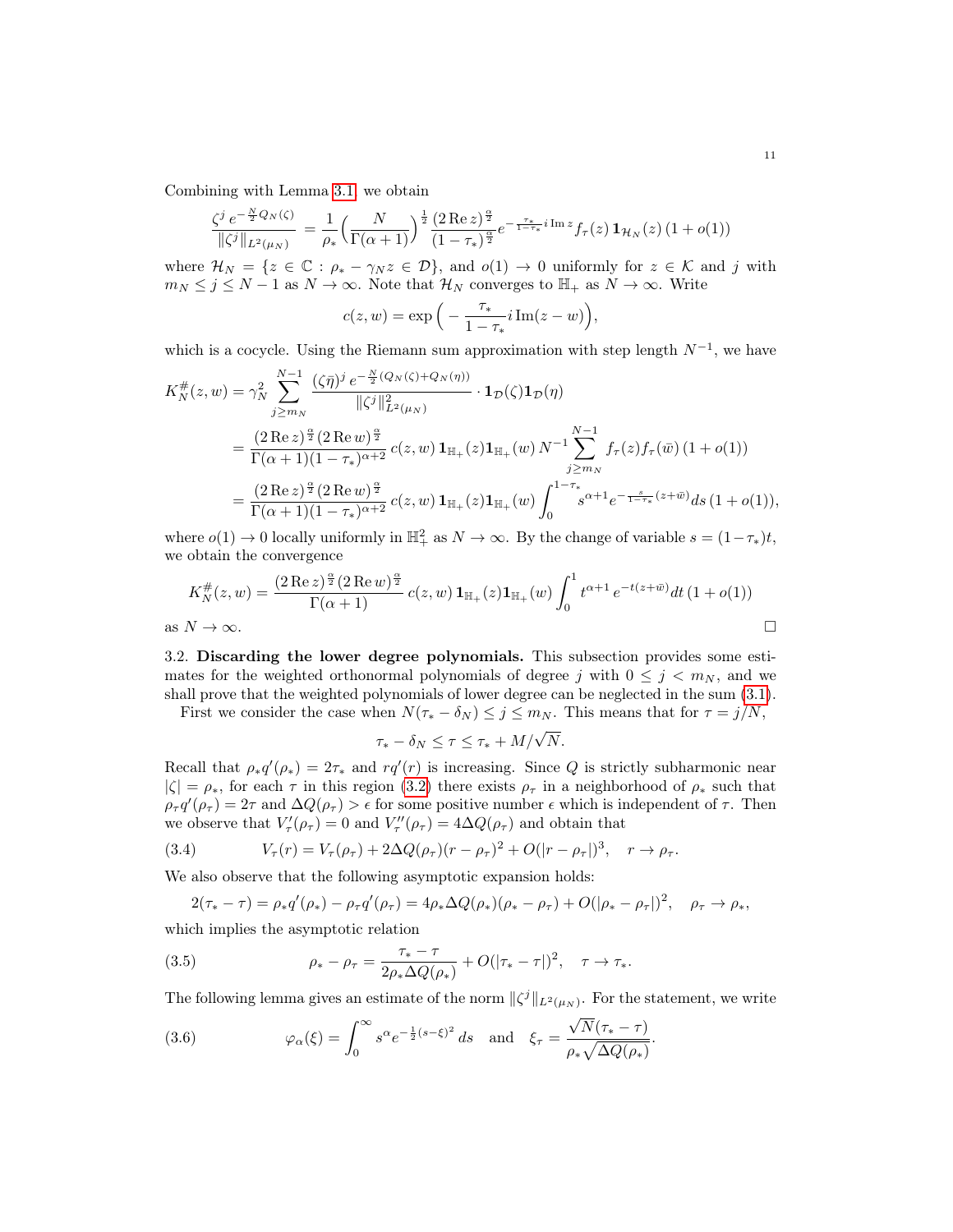<span id="page-11-1"></span>**Lemma 3.3.** Fix j with  $N(\tau_* - \delta_N) \leq j \leq m_N$ . Then we obtain

$$
\|\zeta^j\|_{L^2(\mu_N)}^2 = CN^{-\frac{\alpha+1}{2}}e^{-NV_\tau(\rho_\tau)}\varphi_\alpha(\xi_\tau)(1+o(1)), \quad N \to \infty,
$$

where the constant C is given by  $C = 2\rho_*(4\Delta Q(\rho_*))^{-\frac{\alpha+1}{2}}$ .

*Proof.* For all j with  $N(\tau_* - \delta_N) \leq j \leq m_N$ ,

$$
-c_1 M \cdot N^{-1/2} \le \rho_* - \rho_\tau \le c_2 \, \delta_N
$$

where  $c_1$  and  $c_2$  are positive constants by  $(3.5)$ . Similar to the proof of Lemma [3.1,](#page-8-4) we derive the estimate

<span id="page-11-0"></span>
$$
(3.7) \qquad \|\zeta^j\|_{L^2(\mu_N)}^2 = 2\rho_* \, e^{-NV_\tau(\rho_\tau)} \int_{\rho_\tau - \delta_N}^{\rho_*} (\rho_* - r)^\alpha e^{-2N\Delta Q(\rho_*)(r - \rho_\tau)^2} dr \, (1 + o(1))
$$

as  $N \to \infty$  by using the expansion [\(3.4\)](#page-10-2). By changing the variable  $s = \sqrt{4N\Delta Q(\rho_*)}(r-\rho_\tau)$ in  $(3.7)$ , we obtain

$$
\|\zeta^j\|_{L^2(\mu_N)}^2 = 2\rho_* e^{-NV_\tau(\rho_\tau)} (4N\Delta Q(\rho_*))^{-\frac{\alpha+1}{2}} \varphi_\alpha(\xi_\tau) (1+o(1)), \quad N \to \infty,
$$

which completes the proof.  $\Box$ 

<span id="page-11-2"></span>**Lemma 3.4.** Let K be a compact subset of  $\mathbb{H}_+$ . We obtain for  $\zeta = \rho_* - \gamma_N z$ 

$$
\gamma_N^2 \sum_{N(\tau_*-\delta_N)}^{m_N} |p_{N,j}(\zeta)|^2 e^{-NQ_N^{\mathcal{D}}(\zeta)} = O(N^{-(1+\frac{\alpha}{2})} \log N), \quad N \to \infty,
$$

where the *O*-constant is uniform for  $z \in \mathcal{K}$ .

Proof. Observe that for each j

$$
|p_{N,j}(\zeta)|^2 e^{-NQ_N^{\mathcal{D}}(\zeta)} = \frac{N^{\frac{\alpha+1}{2}}}{C\varphi_\alpha(\zeta_\tau)} |\zeta|^{2j} e^{-N(Q_N(\zeta) - V_\tau(\rho_\tau))} \cdot \mathbf{1}_{\mathcal{D}}(\zeta) (1 + o(1))
$$

by Lemma [3.3.](#page-11-1) Here,  $\varphi_{\alpha}$  and  $\xi_{\tau}$  are defined in [\(3.6\)](#page-10-3) before Lemma 3.3. Using the expansions  $(3.4)$  and  $(3.5)$ , we obtain

$$
|p_{N,j}(\zeta)|^2 e^{-NQ_N^{\mathcal{D}}(\zeta)} = \frac{N^{\frac{\alpha+1}{2}} (\gamma_N \operatorname{Re} z)^{\alpha}}{C \varphi_{\alpha}(\xi_\tau)} e^{-2N\Delta Q(\rho_\tau)(\rho_* - \rho_\tau - \gamma_N \operatorname{Re} z)^2} \cdot \mathbf{1}_{\mathbb{H}_+}(z) (1 + o(1))
$$
  
=  $C' N^{\frac{1-\alpha}{2}} (\operatorname{Re} z)^{\alpha} \frac{e^{-\frac{1}{2}\xi_\tau^2}}{\varphi_{\alpha}(\xi_\tau)} \cdot \mathbf{1}_{\mathbb{H}_+}(z) (1 + o(1))$ 

for some constants C and C' which are independent of j. Here  $o(1) \rightarrow 0$  uniformly for  $z \in \mathcal{K}$  as  $N \to \infty$ . We obtain a bound

$$
\frac{e^{-\frac{1}{2}\xi_{\tau}^{2}}}{\varphi_{\alpha}(\xi_{\tau})} \leq C_{1} M^{\alpha+1}
$$

for some constant  $C_1$ . This implies that there exists a constant  $C_2 > 0$  such that for all  $z \in \mathcal{K}$  and sufficiently large  $N$ 

$$
\gamma_N^2 \sum_{N(\tau_* - \delta_N)}^{m_N} |p_{N,j}(\zeta)|^2 e^{-NQ_N^{\mathcal{D}}(\zeta)} \le C_2 N^{-\frac{\alpha + 1}{2}} \delta_N,
$$

which completes the proof.  $\Box$ 

$$
^{12}
$$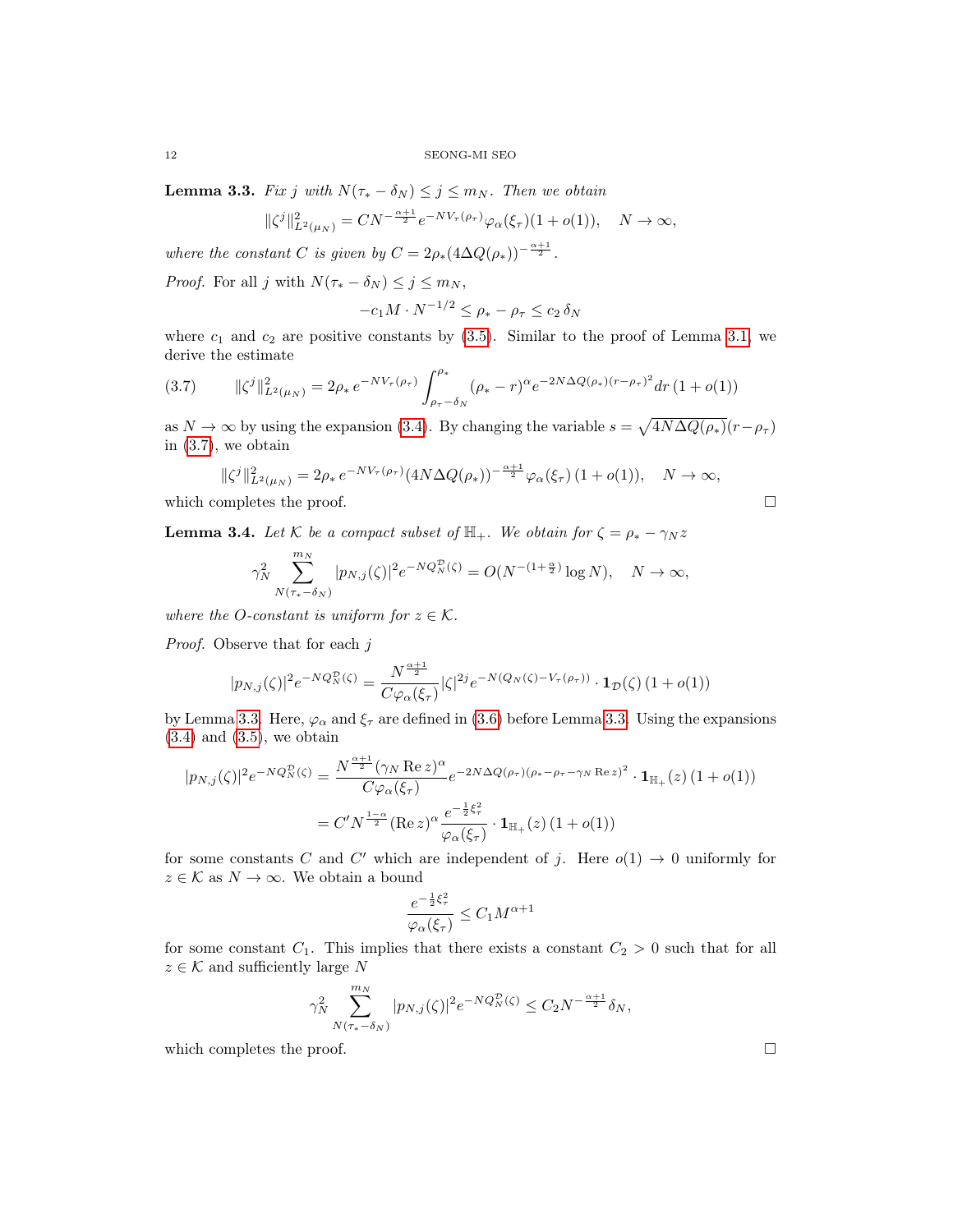For the lower degree polynomials with  $j \leq N(\tau_*-\delta_N)$ , the localization of the potential Q to  $\mathcal{D} = D(0, \rho_*)$  does not affect the asymptotics of weighted polynomials that much because the weighted orthogonal polynomial  $|p_{N,j}|^2 e^{-NQ_N}$  tends to decay exponentially outside the set  $D(0, \rho_{\tau})$  which is at least  $O(\delta_N)$ -distance away from the hard wall ∂D. The sum of lower degree terms with  $j \leq N(\tau_* - \delta_N)$  can be estimated as follows:

<span id="page-12-0"></span>**Lemma 3.5.** Let K be a compact subset of  $\mathbb{H}_+$ . We obtain for  $\zeta = \rho_* - \gamma_N z$ 

$$
\gamma_N^2 \sum_{j=0}^{N(\tau_*-\delta_N)} |p_{N,j}(\zeta)|^2 e^{-NQ_N^{\mathcal{D}}(\zeta)} = O(e^{-c(\log N)^2}), \quad N \to \infty,
$$

where c is a positive constant and the O-constant is uniform for  $z \in \mathcal{K}$ .

*Proof.* Write  $\tau_*^{(0)} = \tau_* - \delta_N$  and  $\tau_*^{(1)} = \tau_* - \frac{1}{2}\delta_N$ . We also write  $\rho_*^{(0)} = \rho_{\tau_*^{(0)}}$  and  $\rho_*^{(1)} = \rho_{\tau_*^{(1)}}$  for simplicity. We first observe that by [\(3.5\)](#page-10-1) there exists a constant  $c_1 > 0$  such that  $\rho_* - \rho_*^{(1)} > c_1 \delta_N$  and  $\rho_*^{(1)} - \rho_*^{(0)} > c_1 \delta_N$  simultaneously. Since for each  $\tau \leq \tau_*^{(0)}$  it holds that  $V_\tau(r) \leq V_\tau(\rho^{(1)}_*)$  for all r with  $\rho^{(0)}_* \leq r \leq \rho^{(1)}_*$ , we obtain that for j with  $j \leq N\tau^{(0)}_*$ 

$$
\|\zeta^j\|_{L^2(\mu_N)}^2 \ge \int_{\rho_*^{(0)}}^{\rho_*^{(1)}} 2r(\rho_*-r)^\alpha e^{h(r)} e^{-NV_\tau(r)} dr \ge C_1 \delta_N^{\alpha+1} e^{-NV_\tau(\rho_*^{(1)})}
$$

for some constant  $C_1 > 0$ . Observing that for  $r = |\rho_* - \gamma_N z|$  with  $z \in \mathcal{K}$ 

$$
V_{\tau}(r) - V_{\tau}(\rho_{*}^{(1)}) = V_{\tau_{*}^{(1)}}(r) - V_{\tau_{*}^{(1)}}(\rho_{*}^{(1)}) + 2(\tau - \tau_{*}) \log \frac{\rho_{*}^{(1)}}{r}
$$
  

$$
\geq 2\Delta Q(\rho_{*}^{(1)})(r - \rho_{*}^{(1)})^{2} \geq c_{2} \delta_{N}^{2}
$$

for some constant  $c_2 > 0$ , we have for all j with  $j \leq N\tau_*^{(0)}$ 

$$
e^{-N(V_\tau(r) - V_\tau(\rho_*^{(1)}))} = O(e^{-c_2(\log N)^2})
$$

as  $N \to \infty$ . This implies that for  $j \leq N \tau_*^{(0)}$ 

$$
|p_{N,j}(\zeta)|^2 e^{-NQ_N(\zeta)} = e^{h(\zeta)} (\rho_* - |\zeta|)^{\alpha} \frac{e^{-NV_{\tau}(|\zeta|)}}{\|\zeta^j\|_{L^2(\mu_N)}^2} \leq C_2 \gamma_N^{\alpha} \delta_N^{-(\alpha+1)} e^{-c_2(\log N)^2}.
$$

Thus, we conclude that there exists a constant c such that as  $N \to \infty$ ,

$$
\gamma_N^2 \sum_{j=0}^{N(\tau_*-\delta_N)} |p_{N,j}(\zeta)|^2 e^{-NQ_N(\zeta)} = O(e^{-c(\log N)^2}),
$$

which completes the proof.  $\Box$ 

Combining Lemma [3.4](#page-11-2) and Lemma [3.5,](#page-12-0) we obtain that for  $\zeta = \rho_* - \gamma_N z$  and  $\eta = \rho_* - \gamma_N w$ 

$$
\gamma_N^2 \sum_{j=0}^{m_N} p_{N,j}(\zeta) \bar{p}_{N,j}(\eta) e^{-N(Q_N(\zeta) + Q_N(\eta))/2} = O(N^{-(1+\frac{\alpha}{2})} (\log N)^2), \quad N \to \infty
$$

by the Cauchy-Schwarz inequality. Here *O*-constant is uniform in compact subsets of  $\mathbb{H}^2_+$ . Hence, the rescaled correlation kernel can be written as

$$
K_N(z, w) = K_N^{\#}(z, w) + o(1),
$$

where  $o(1) \to 0$  as  $N \to \infty$  locally uniformly in  $\mathbb{H}^2_+$ . Now Lemma [3.2](#page-9-0) completes the proof of Theorem [2.1.](#page-5-0)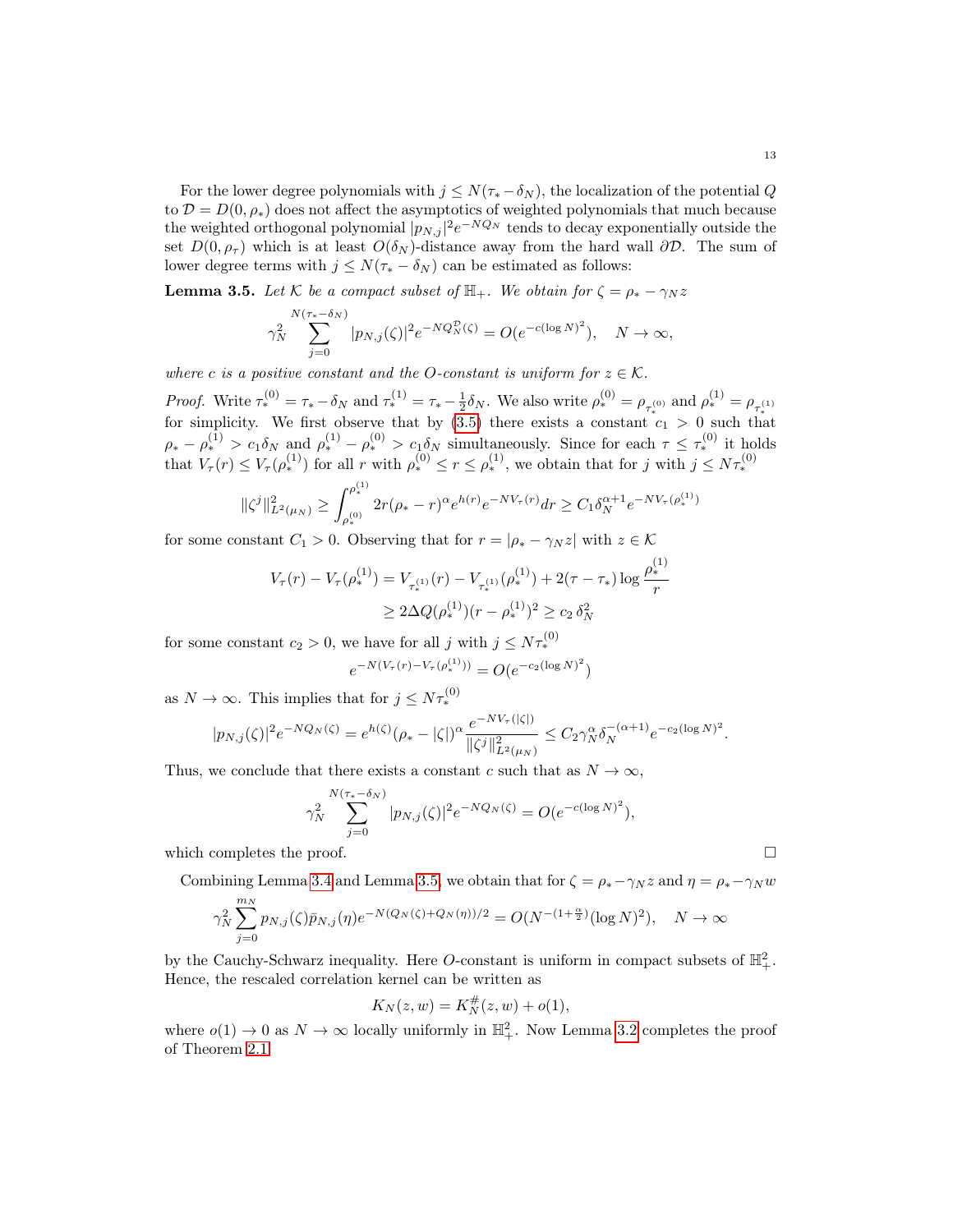3.3. Maximal modulus. In this subsection, we prove Theorem [2.2.](#page-6-1) To analyze the distribution of the maximal modulus  $|\zeta|_N = \max_{1 \leq j \leq N} |\zeta_j|$ , we first observe that the distribution function of  $|\zeta|_N$  is represented by the gap probability that there is no particle outside a disk, i.e.,

$$
\mathbb{P}_N(|\zeta|_N \leq r) = \frac{1}{Z_N} \int_{D(0,r)^N} \mathbf{P}_{N,1}(\zeta_1,\cdots,\zeta_N) dA(\zeta_1)\cdots dA(\zeta_N).
$$

Since  $Q_N$  is radially symmetric, the determinantal structure of the system gives that

<span id="page-13-3"></span>(3.8) 
$$
\mathbb{P}_N(|\zeta|_N \le r) = \prod_{j=0}^{N-1} \left(1 - \int_{\mathcal{D}\setminus D(0,r)} |p_{N,j}|^2 e^{-NQ_N} dA\right)
$$

for  $r \leq \rho_*$ . See [\[31,](#page-19-20) Section 15.1] and [\[15\]](#page-18-15) for the computation of gap probabilities. Also note that it was observed in [\[27\]](#page-19-21) that in the case when  $Q(\zeta) = |\zeta|^2$ , the maximal modulus of the particles has the same distribution as that of independent random variables.

Write

$$
a_N = \frac{1}{2} \gamma_N^{\frac{\alpha+2}{\alpha+1}} \left( \frac{\rho_*}{\Gamma(\alpha+3)} \right)^{-\frac{1}{\alpha+1}}, \quad \gamma_N = \frac{\rho_*}{N(1-\tau_*)}.
$$

The rescaled maximal modulus

$$
\omega_N = a_N^{-1} \cdot (\rho_* - |\zeta|_N)
$$

has a distribution

$$
\mathbb{P}_N(\omega_N \geq x) = \mathbb{P}_N(|\zeta|_N \leq \rho_* - a_N x).
$$

We consider the sum

<span id="page-13-0"></span>(3.9) 
$$
I_N(x) := \sum_{j=0}^{N-1} \int_{\mathcal{D} \setminus D(0,\rho_N(x))} |p_{N,j}|^2 e^{-NQ_N} dA, \quad \rho_N(x) = \rho_* - a_N x,
$$

and obtain the following lemma.

<span id="page-13-2"></span>**Lemma 3.6.** We have that for  $x \geq 0$ ,

$$
\lim_{N \to \infty} I_N(x) = x^{\alpha + 1}.
$$

Here the convergence is uniform in  $\mathbb{R}_+$ .

*Proof.* As in Section [3.1,](#page-8-5) we write the integral in [\(3.9\)](#page-13-0) in terms of the function  $V_\tau$ ,

$$
I_N(x) = \sum_{j=0}^{N-1} \|\zeta^j\|_{L^2(\mu_N)}^{-2} \int_{\rho_N(x)}^{\rho_*} 2r(\rho_* - r)^\alpha e^{h(r)} e^{-NV_\tau(r)} dr.
$$

First fix j with  $m_N \leq j \leq N-1$  where  $m_N = N\tau_* + M$ N for sufficiently large M. Let  $\mathcal K$  be a compact subset of  $\mathbb R_+$ . From the proofs of Lemma [3.1](#page-8-4) and Lemma [3.2,](#page-9-0) we obtain that for all  $x \in \mathcal{K}$ 

<span id="page-13-1"></span>(3.10) 
$$
\|\zeta^j\|_{L^2(\mu_N)}^{-2} \int_{\rho_N(x)}^{\rho_*} 2r(\rho_* - r)^\alpha e^{h(r)} e^{-NV_\tau(r)} dr \n= \frac{1}{\Gamma(\alpha+1)} \left(\frac{2N(\tau-\tau_*)}{\rho_*}\right)^{\alpha+1} \int_0^{a_N x} s^\alpha e^{-\frac{2N}{\rho_*}(\tau-\tau_*)\cdot s} ds (1+o(1)) \n= \frac{1}{\Gamma(\alpha+1)} \int_0^{b_\tau x} t^\alpha e^{-t} dt (1+o(1)) = \frac{\gamma(\alpha+1, b_\tau x)}{\Gamma(\alpha+1)} (1+o(1)),
$$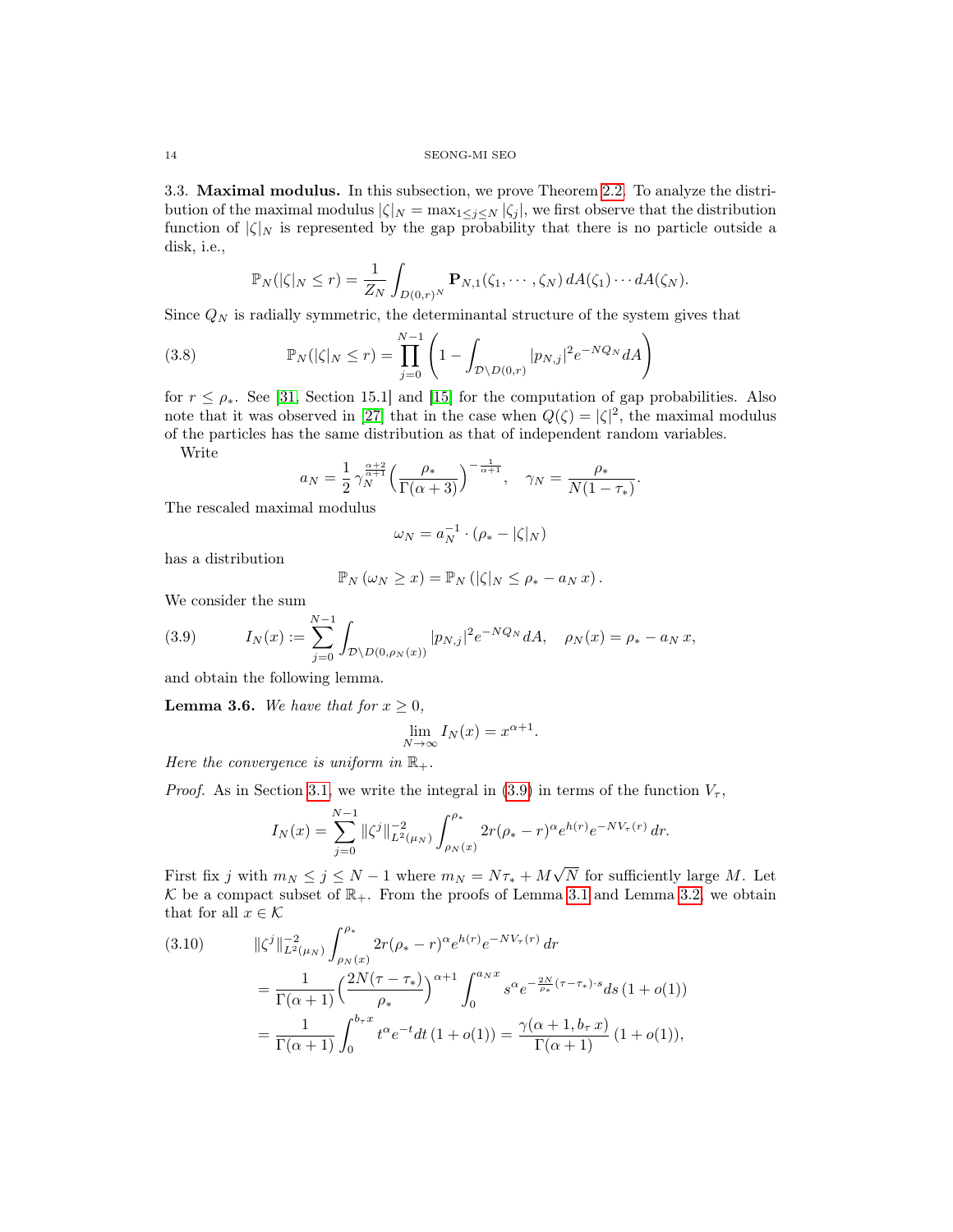where  $b_{\tau} = \frac{2N(\tau - \tau_*)}{a_{\tau}}$  $\frac{\tau-\tau_{*}}{\rho_{*}}\cdot a_{N}$  and  $o(1)\to 0$  uniformly in K as  $N\to\infty$ . In addition, the error bound can be taken uniformly in j with  $m_N \leq j \leq N-1$ . Note that  $b_\tau = O(N^{-\frac{1}{\alpha+1}}(\tau - \tau_*)$ . Using the asymptotic expansion of the lower incomplete gamma function near 0, we have

$$
\gamma(\alpha+1, b_\tau x) = \frac{1}{\alpha+1} (b_\tau x)^{\alpha+1} + O(b_\tau^{\alpha+2}), \quad N \to \infty.
$$

Thus, the integral [\(3.10\)](#page-13-1) can be estimated as

$$
\|\zeta^j\|_{L^2(\mu_N)}^{-2} \int_{\rho_N(x)}^{\rho_*} 2r(\rho_*-r)^\alpha e^{h(r)} e^{-NV_\tau(r)} dr = \frac{(b_\tau x)^{\alpha+1}}{\Gamma(\alpha+2)} (1+o(1)).
$$

Taking the sum over all j with  $m_N \leq j \leq N-1$  as in the proof of Lemma [3.2,](#page-9-0) we obtain

$$
I_N^{\#}(x) := \sum_{j \ge m_N}^{N-1} \frac{(b_\tau x)^{\alpha+1}}{\Gamma(\alpha+2)} = \frac{(\alpha+2) x^{\alpha+1}}{N(1-\tau_*)^{\alpha+2}} \sum_{j \ge m_N}^{N-1} (\tau - \tau_*)^{\alpha+1},
$$

and by the Riemann sum approximation with step length  $1/N$ , we have

$$
I_N^{\#}(x) = \frac{(\alpha+2)x^{\alpha+1}}{(1-\tau_*)^{\alpha+2}} \int_0^{1-\tau_*} s^{\alpha+1} ds (1+o(1)) = x^{\alpha+1} (1+o(1)), \quad N \to \infty.
$$

It is a direct result from Section [3.2](#page-10-0) that all the other terms are negligible in the sum  $I_N(x)$ . Indeed, by Lemma [3.4](#page-11-2) and Lemma [3.5,](#page-12-0) for all  $x \in \mathcal{K}$ 

$$
\sum_{j=0}^{m_N} \int_{\mathcal{D} \setminus D(0,\rho_N(x))} |p_{N,j}|^2 e^{-NQ_N} dA = o(1)
$$

as  $N \to \infty$ . Hence, the proof is complete.

Proof of Theorem [2.2.](#page-6-1) From Lemma [3.6](#page-13-2) and [\(3.8\)](#page-13-3) we have

$$
\log \mathbb{P}_N(\omega \ge x) = -I_N(x) + o(1) = -x^{\alpha+1} + o(1)
$$

locally uniformly in x as  $N \to \infty$ . Hence we prove the theorem.

## 4. Rescaled Ward equation at the hard wall

<span id="page-14-0"></span>In this section, we analyze a rescaled version of limiting Ward's equation

<span id="page-14-1"></span>(4.1) 
$$
\bar{\partial}C(z) = R(z) - \Delta \log R(z), \quad z \in \mathbb{H}_+
$$

and prove Theorem [2.3.](#page-7-0)

We shall explain Ward identities briefly which has been proved in [\[3,](#page-18-3) Proposition 3.1] [\[4,](#page-18-8) Theorem 4.1]. Ward identities we consider here are identities of correlation functions obtained from the invariance of the partition function of the particle system under the reparametrization. While Ward identities to be described below shows a global relation between correlation functions, the rescaled version of Ward equation [\(4.1\)](#page-14-1) gives a local information of them. See [\[4,](#page-18-8) [5,](#page-18-10) [6,](#page-18-13) [7,](#page-18-9) [8\]](#page-18-12) for the Ward's equation approach to the local properties of Coulomb gases. We also refer to [\[26,](#page-19-22) Appendix 6] for Ward's identities in the context of conformal field theory.

 $\Box$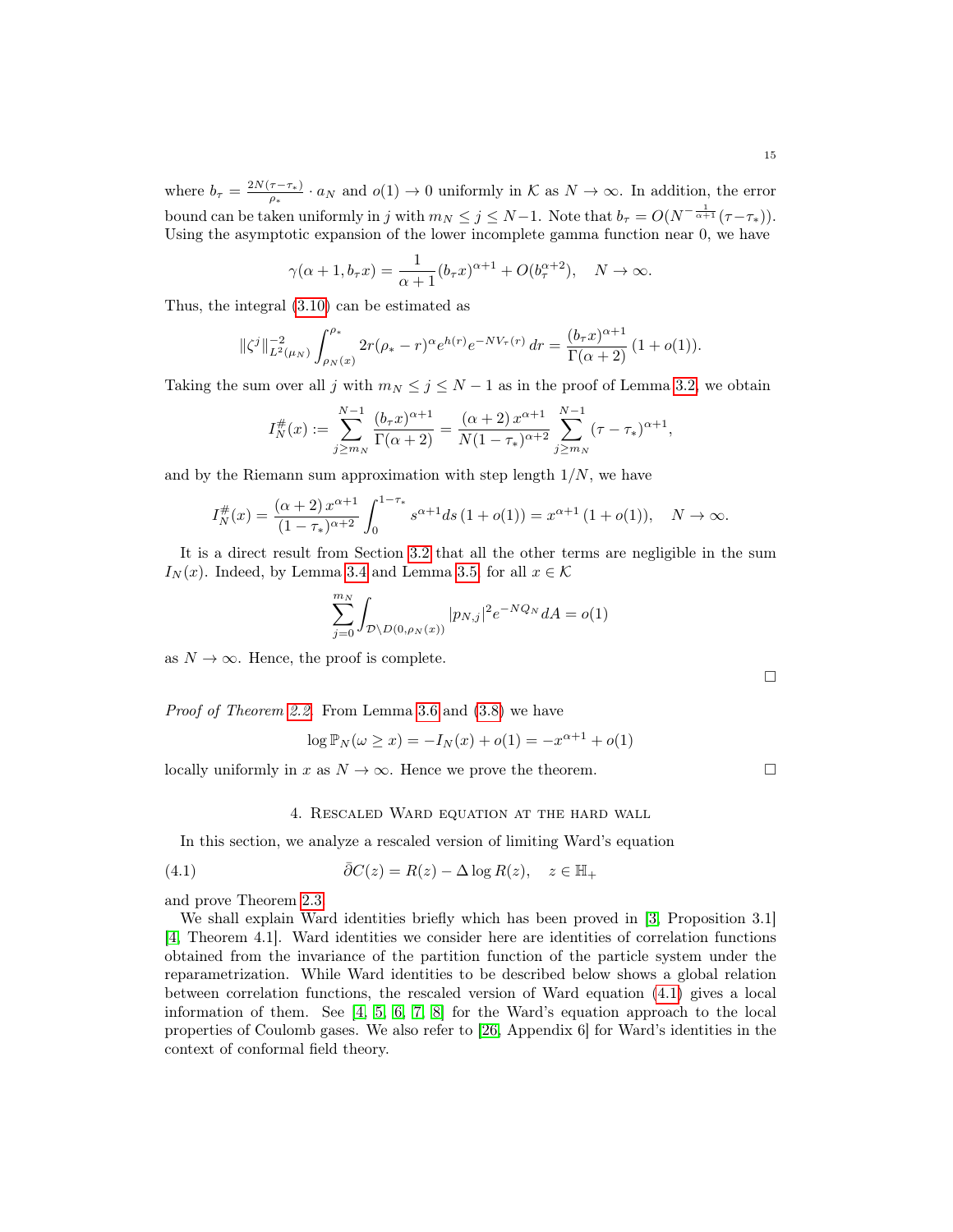4.1. Ward identities. To set things up we borrow some notations from the literatures [\[3,](#page-18-3) [4\]](#page-18-8). For a test function  $\psi \in C_0^{\infty}(\mathcal{D})$ , we define random variables

$$
I_N[\psi] = \frac{1}{2} \sum_{j \neq k} \frac{\psi(\zeta_j) - \psi(\zeta_k)}{\zeta_j - \zeta_k}, \quad \Pi_N[\psi] = N \sum_{j=1}^N \partial Q_N(\zeta_j) \cdot \psi(\zeta_j), \quad \Pi_N[\psi] = \sum_{j=1}^N \partial \psi(\zeta_j)
$$

where  $\{\zeta_j\}_i^N$  is Coulomb particle system associated with an external potential  $Q_N^{\mathcal{D}}$ . Consider the Hamiltonian of the system

$$
H_N(\zeta_1, \cdots, \zeta_N) = -\sum_{j \neq k} \log |\zeta_k - \zeta_j| + N \sum_{j=1}^N Q_N(\zeta_j).
$$

The distributional form of Ward identity from [\[3,](#page-18-3) [4\]](#page-18-8) is the relation that

<span id="page-15-0"></span>(4.2) 
$$
\mathbf{E}_{N,1}[\mathbf{I}_N[\psi] - \mathbf{II}_N[\psi] + \mathbf{III}_N[\psi]] = 0,
$$

where  $\mathbf{E}_{N,1}$  is the expectation with respect to the Boltzmann-Gibbs distribution  $\mathbf{P}_{N,1}$ associated with the potential  $Q_N^{\mathcal{D}}$  defined in [\(1.1\)](#page-0-0). A short proof for this identity using the integration by parts from  $[10, \text{ Section } 4.2]$  $[10, \text{ Section } 4.2]$  is as follows. Consider the expectation  $\mathbf{E}_{N,1}[\partial \psi(\zeta_j)]$  for a test function  $\psi \in C_0^{\infty}(\mathcal{D})$ . The integration by parts gives that for all j

$$
\mathbf{E}_{N,1}[\partial \psi(\zeta_j)] = \mathbf{E}_{N,1}[\partial_{\zeta_j} H_N(\zeta_1,\cdots,\zeta_N) \cdot \psi(\zeta_j)],
$$

which proves  $(4.2)$ .

Now we rescale the system  $\Phi^{\mathcal{D}}$  at the hard wall and derive an equation satisfied by the rescaled correlation functions. With rescaling via

$$
\zeta = \rho_* - \gamma_N z, \quad \eta = \rho_* - \gamma_N w,
$$

we write the rescaled correlation kernel and correlation functions as

$$
K_N(z, w) = \gamma_N^2 \mathbf{K}_N(\zeta, \eta)
$$
 and  $R_{N,k}(z, w) = \gamma_N^2 \mathbf{R}_{N,k}(\zeta, \eta)$ .

Write  $R_N = R_{N,1}$  and  $\mathbf{R}_N = \mathbf{R}_{N,1}$  for simplicity. Now we define the Berezin kernel

$$
B_N(z, w) = \frac{|K_N(z, w)|^2}{K_N(z, z)} = \frac{R_N(z)R_N(w) - R_{N, 2}(z, w)}{R_N(z)},
$$

and the Cauchy transform

$$
C_N(z) = \int_{\mathbb{C}} \frac{B_N(z, w)}{z - w} dA(w).
$$

Lemma 4.1. We obtain that

$$
\bar{\partial}C_N(z) = R_N(z) - \Delta \log R_N(z) + o(1),
$$

where  $o(1) \rightarrow 0$  locally uniformly in  $\mathbb{H}_+$  as  $N \rightarrow \infty$ .

Proof. We apply the argument in [\[4\]](#page-18-8) to the hard wall case in a straightforward way. As in [\[4,](#page-18-8) Theorem 7.1], we consider a test function  $\psi$  whose support is contained in  $\mathbb{H}_+$ . Then for sufficiently large N, the test function  $\psi_N$  defined by

$$
\psi_N(\zeta) = \psi(\gamma_N^{-1}(\rho_* - \zeta))
$$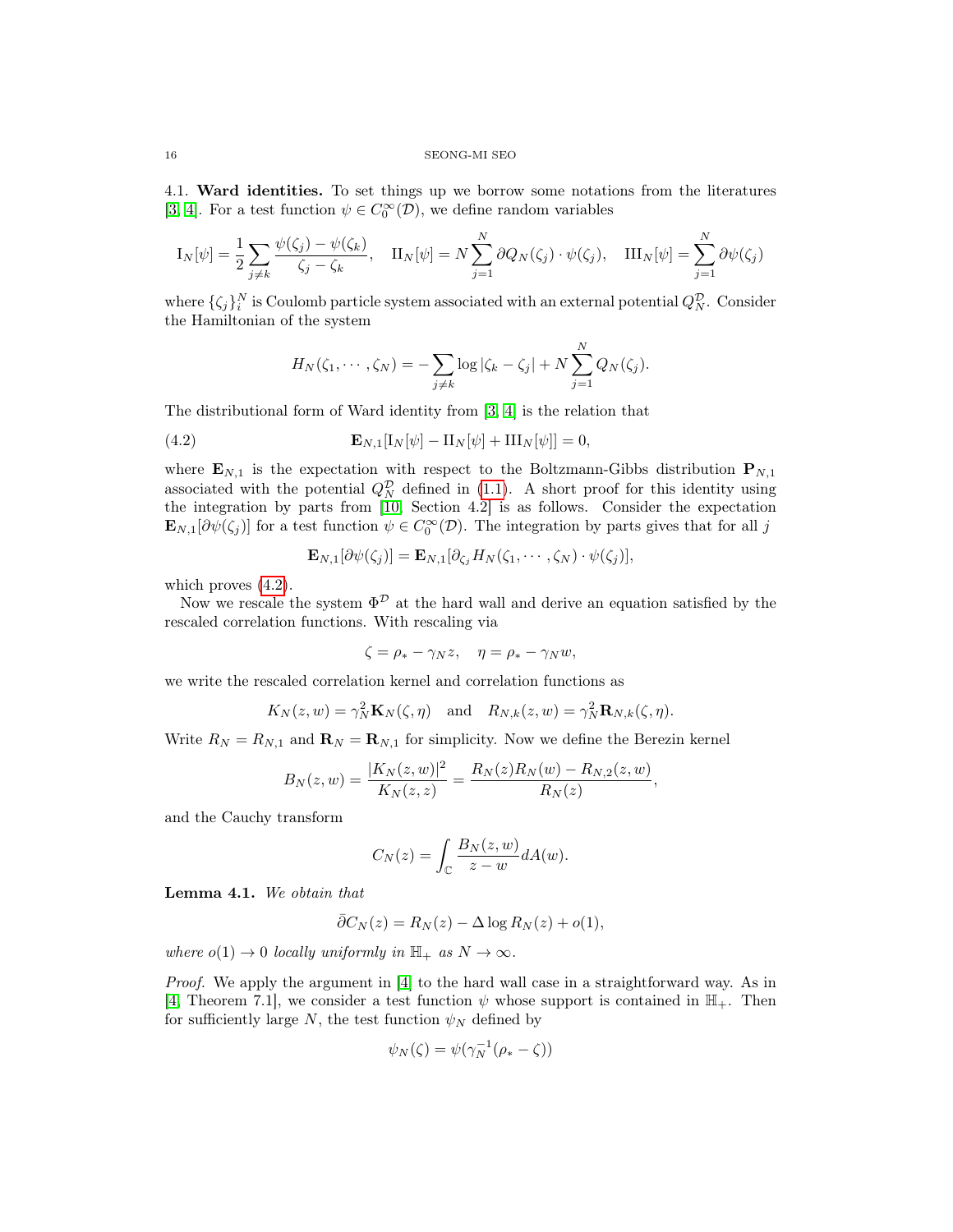has its support in D. Now we write the expectation of random variables in the Ward identity [\(4.2\)](#page-15-0) in terms of the rescaled correlation functions as follows:

$$
\mathbf{E}_{N} \mathbf{I}_{N}[\psi_{N}] = \frac{1}{2} \iint_{\mathbb{C}^{2}} \frac{\psi_{N}(\zeta) - \psi_{N}(\eta)}{\zeta - \eta} \mathbf{R}_{N,2}(\zeta, \eta) dA(\zeta) dA(\eta)
$$
  
\n
$$
= -\frac{1}{2\gamma_{N}} \iint_{\mathbb{C}^{2}} \frac{\psi(z) - \psi(w)}{z - w} R_{N,2}(z, w) dA(z) dA(w)
$$
  
\n
$$
= -\gamma_{N}^{-1} \int_{\mathbb{C}} \psi(z) dA(z) \int_{\mathbb{C}} \frac{R_{N,2}(z, w)}{z - w} dA(w),
$$
  
\n
$$
\mathbf{E}_{N} \mathbf{I}_{N}[\psi_{N}] = N \int_{\mathbb{C}} \partial Q_{N}(\zeta) \psi_{N}(\zeta) \mathbf{R}_{N}(\zeta) dA(\zeta)
$$
  
\n
$$
= N \int_{\mathbb{C}} \partial Q_{N}(\rho_{*} - \gamma_{N}z) \psi(z) R_{N}(z) dA(z),
$$
  
\n
$$
\mathbf{E}_{N} \mathbf{I}_{N}[\psi_{N}] = \int_{\mathbb{C}} \partial \psi_{N}(\zeta) \mathbf{R}_{N}(\zeta) dA(\zeta) = -\gamma_{N}^{-1} \int_{\mathbb{C}} \partial \psi(z) R_{N}(z) dA(z)
$$
  
\n
$$
= \gamma_{N}^{-1} \int_{\mathbb{C}} \partial R_{N}(z) \psi(z) dA(z).
$$

Since  $\psi$  is arbitrary, we obtain from Ward identity [\(4.2\)](#page-15-0) that

$$
\int_{\mathbb{C}} \frac{R_{N,2}(z,w)}{z-w} dA(w) = -N\gamma_N \partial Q_N(\rho_* - \gamma_N z) \cdot R_N(z) + \partial R_N(z)
$$

in the sense of distributions in  $\mathbb{H}_+$ . Dividing each side by  $R_N$  and taking a  $\partial$ -derivative, we have

$$
\bar{\partial}C_N(z) = R_N(z) - \Delta \log R_N(z) + o(1)
$$
  
since  $N\gamma_N^2 \Delta Q_N(\rho_* - \gamma_N z) = o(1)$  locally uniformly in  $\mathbb{H}_+$  as  $N \to \infty$ .

# 4.2. Mass-one equation and Ward's equation. Let  $K_f$  be a kernel of the form

$$
K_f(z, w) = (2 \operatorname{Re} z)^{\frac{\alpha}{2}} (2 \operatorname{Re} w)^{\frac{\alpha}{2}} \int_0^{\infty} f(t) e^{-t(z+\bar{w})} dt, \quad z, w \in \mathbb{H}_+
$$

for some Borel measurable function  $f$  on  $\mathbb{R}_+$ .

Lemma 4.2. The mass-one equation

$$
\int_{\mathbb{H}_+} |K_f(z, w)|^2 dA(w) = K_f(z, z), \quad z \in \mathbb{H}_+
$$

holds if and only if  $f(s) = \Gamma(\alpha+1)^{-1} s^{\alpha+1} \cdot \mathbf{1}_{E}(s)$  almost everywhere for some Borel set E in  $\mathbb{R}_+$ .

*Proof.* Write  $z = x + iy$  and  $w = u + iv$  for  $x, y, u, v \in \mathbb{R}$  and compute the integral in the mass-one equation as follows:

$$
\int_{\mathbb{H}_+} |K_f(z, w)|^2 dA(w) = (2 \operatorname{Re} z)^{\alpha} \int_{\mathbb{H}_+} \int_0^{\infty} \int_0^{\infty} (2 \operatorname{Re} w)^{\alpha} e^{-s(z + \bar{w})} e^{-t(\bar{z} + w)} f(s) f(t) ds dt dA(w)
$$
  
\n
$$
= \frac{(2x)^{\alpha}}{\pi} \int_0^{\infty} \int_0^{\infty} \int_0^{\infty} \int_{\mathbb{R}} (2u)^{\alpha} e^{-x(s+t)} e^{iy(t-s)} e^{-u(s+t)} e^{iv(s-t)} f(s) f(t) dv du ds dt
$$
  
\n
$$
= (2x)^{\alpha} \int_0^{\infty} \int_0^{\infty} 2(2u)^{\alpha} e^{-2x \cdot s} e^{-2s \cdot u} f(s)^2 du ds = (2x)^{\alpha} \int_0^{\infty} e^{-2x \cdot s} f(s)^2 \frac{\Gamma(\alpha + 1)}{s^{\alpha + 1}} ds.
$$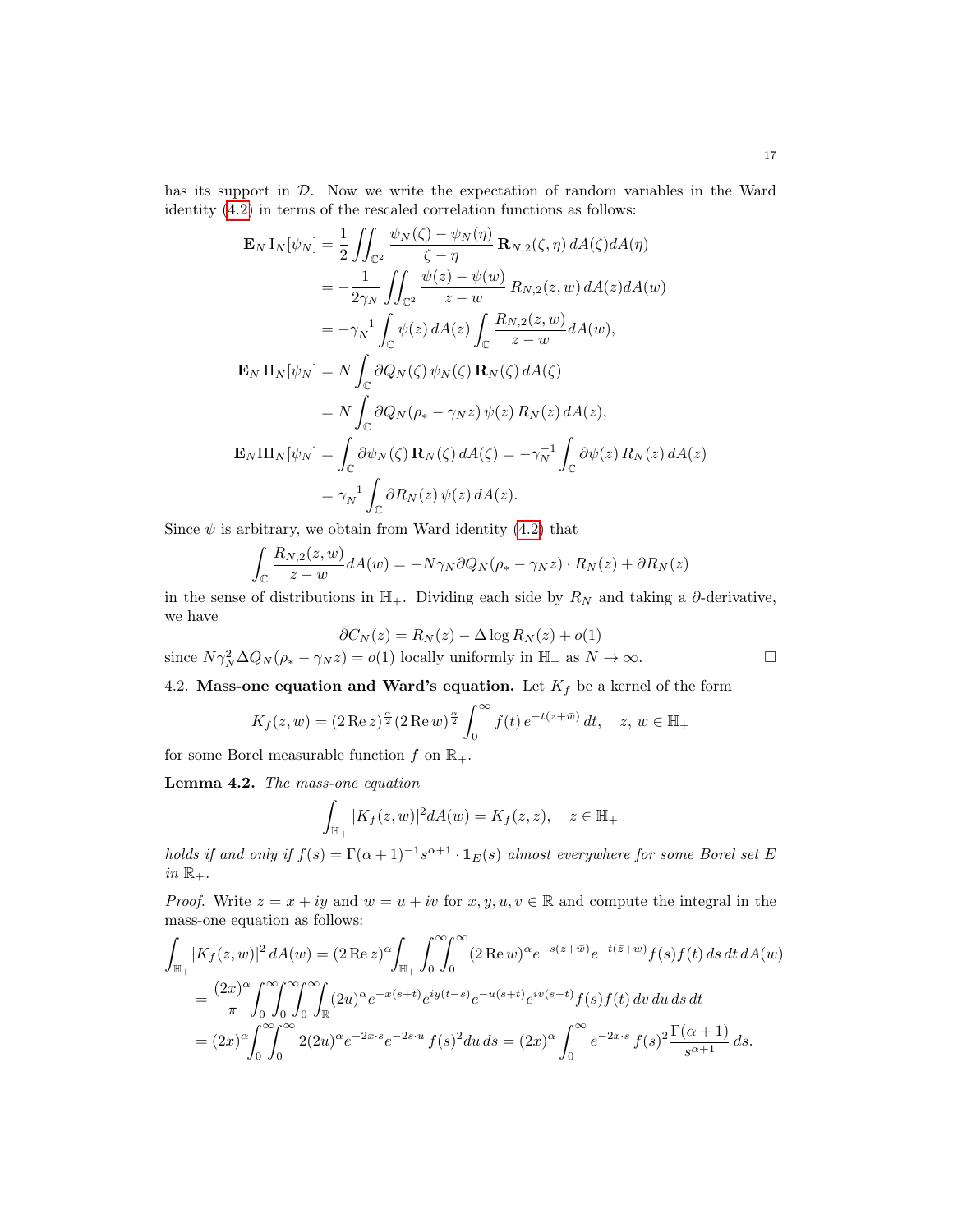Thus, the mass-one equation holds if and only if for all  $x > 0$ 

$$
\int_0^\infty e^{-2x \cdot s} f(s)^2 \frac{\Gamma(\alpha+1)}{s^{\alpha+1}} ds = \int_0^\infty e^{-2x \cdot s} f(s) ds,
$$

which implies that  $f(s) = \Gamma(\alpha+1)^{-1} s^{\alpha+1} \mathbf{1}_E(s)$  almost everywhere for some Borel measurable set E in  $\mathbb{R}_+$ .

Lemma 4.3. The rescaled Ward's equation

$$
\bar{\partial}C(z) = R(z) - \Delta \log R(z), \quad z \in \mathbb{H}_+
$$

holds for  $K_f$  if and only if there exists a connected set E in  $\mathbb{R}_+$  such that  $f(s) = \Gamma(\alpha +$  $(1)^{-1}s^{\alpha+1}\cdot\mathbf{1}_E(s)$  almost everywhere in  $\mathbb{R}_+$ .

*Proof.* First we compute the Cauchy transform as follows: for  $z = x + iy$ 

$$
R(z) C(z) = \int_{\mathbb{H}_+} |K_f(z, w)|^2 \frac{1}{z - w} dA(w)
$$
  
= 
$$
\frac{(2x)^{\alpha}}{\pi} \int_0^{\infty} \int_0^{\infty} f(s) f(t) \int_{-\infty}^{\infty} \int_{-x}^{\infty} (2(u + x))^{\alpha} e^{-(s+t)(u+2x)} \frac{e^{i(s-t)v}}{-(u+iv)} du dv ds dt.
$$

Using the fact that

$$
\int_{-\infty}^{\infty} \frac{e^{i(s-t)v}}{u+iv} \frac{dv}{\pi} = \begin{cases} -2e^{u(t-s)} \mathbf{1}_{t>s}, & \text{if } u < 0, \\ 2e^{u(t-s)} \mathbf{1}_{t 0, \end{cases}
$$

we obtain that  $R(z)C(z) = -L_1(z) + L_2(z)$ , where

$$
L_1(z) = (2x)^{\alpha} \int_0^{\infty} \int_0^{\infty} f(s) f(t) \int_0^{\infty} 2(2(u+x))^{\alpha} e^{-2x(s+t)} e^{-2s \cdot u} du \, ds \, dt,
$$

and

$$
L_2(z) = (2x)^{\alpha} \int_0^{\infty} \int_0^t f(s) f(t) \int_{-x}^{\infty} 2(2(u+x))^{\alpha} e^{-2x(s+t)} e^{-2s \cdot u} du ds dt.
$$

A simple calculation gives

$$
L_1(z) = (2x)^{\alpha} \int_0^{\infty} \int_0^{\infty} f(s)f(t) e^{-2x \cdot t} s^{-(\alpha+1)} \Gamma(\alpha+1, 2xs) ds dt
$$
  
=  $R(z) \int_0^{\infty} f(s) s^{-(\alpha+1)} \Gamma(\alpha+1, 2xs) ds,$ 

and

$$
L_2(z) = (2x)^{\alpha} \int_0^{\infty} \int_0^t f(s) f(t) e^{-2x \cdot t} s^{-(\alpha+1)} \Gamma(\alpha+1) ds dt.
$$

Here,  $\Gamma(\alpha+1,x) = \int_x^{\infty} t^{\alpha} e^{-t} dt$  is the upper incomplete gamma function. Since  $L_1, L_2$ , and R are functions of  $x = \text{Re } z$  only, we see that

$$
-\bar{\partial}\left(\frac{L_1}{R}\right) = \int_0^\infty f(s)(2x)^\alpha e^{-2x \cdot s} ds = R(z).
$$

Thus, the Ward equation is equivalent to the relation

$$
\bar{\partial}\left(\frac{L_2}{R}\right) = \bar{\partial}\left(\frac{L_1}{R} + C\right) = -R + \bar{\partial}C = -\bar{\partial}\left(\frac{\partial R}{R}\right),
$$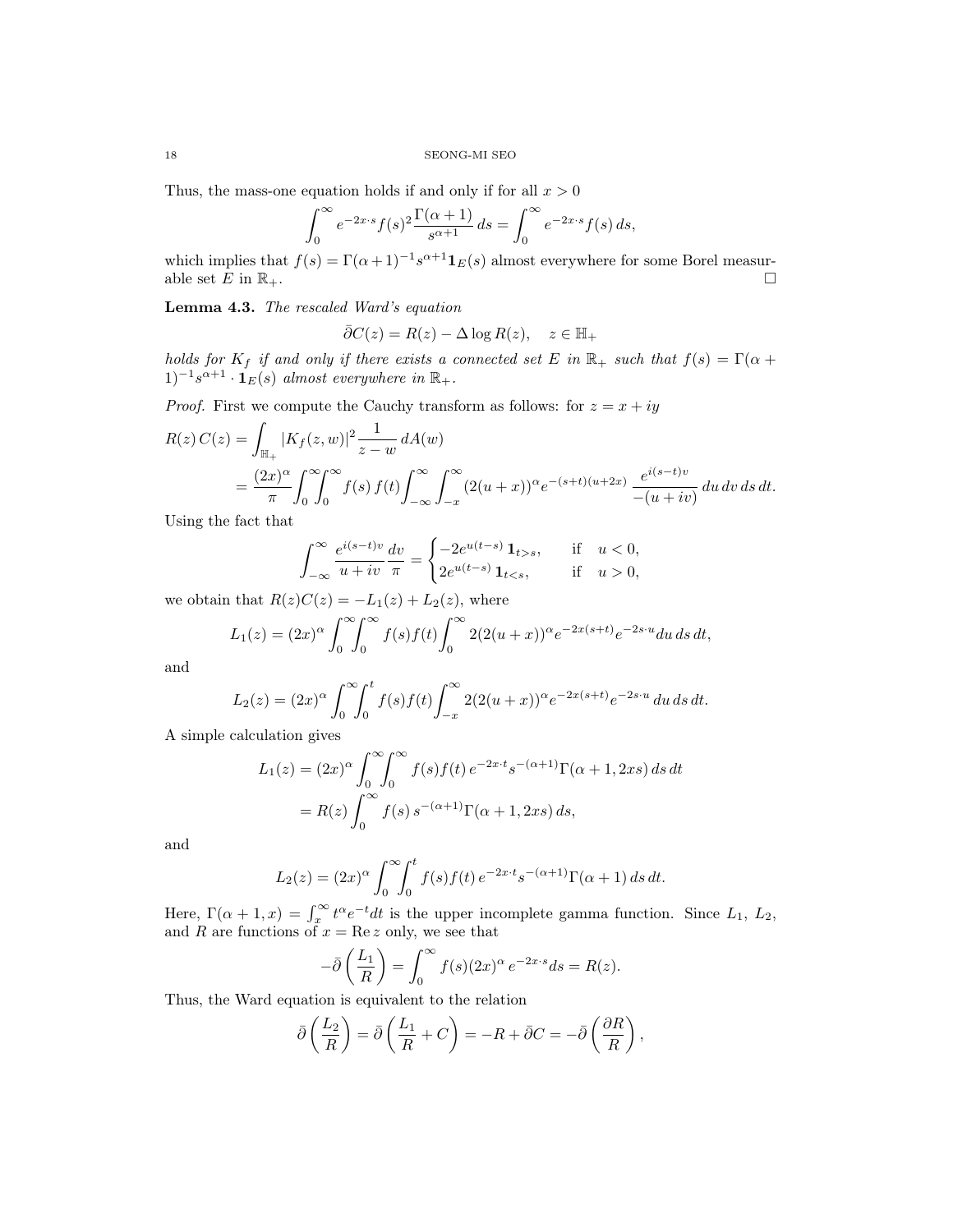which implies that

$$
L_2 + \partial R = cR
$$

for some constant c. This relation can be written as

$$
\int_0^{\infty} \int_0^t f(s) f(t) e^{-2x \cdot t} s^{-(\alpha+1)} \Gamma(\alpha+1) ds dt = \int_0^{\infty} (t+c) f(t) e^{-2x \cdot t} dt
$$

so that we obtain

$$
\int_0^t f(s)s^{-(\alpha+1)}\Gamma(\alpha+1)\,ds = t + c
$$

when  $f(t) \neq 0$ . This gives  $f(t) = \Gamma(\alpha + 1)^{-1}t^{\alpha+1} \cdot \mathbf{1}_E(t)$  a.e. for some subset E of  $\mathbb{R}_+$ . Hence E is connected since for each  $t \in E$ ,  $|E \cap (0, t)| = t + c$  where  $|E|$  denotes Lebesgue measure of a set  $E \subset \mathbb{R}$ .

Acknowledgements. The author thanks Nam-Gyu Kang for valuable advice and discussions. This work was partially supported by the KIAS Individual Grant (MG063103) at Korea Institute for Advanced Study and by the National Research Foundation of Korea (NRF) Grant funded by the Korea government (2019R1F1A1058006).

## **REFERENCES**

- <span id="page-18-7"></span>[1] Ameur, Y., A note on normal matrix ensembles at the hard edge, Preprint at arXiv: 1808.06959.
- <span id="page-18-2"></span>[2] Ameur, Y., Hedenmalm, H., Makarov, N., Fluctuations of eigenvalues of random normal matrices, Duke Math. J. 159 (2011), 31–81.
- <span id="page-18-3"></span>[3] Ameur, Y., Hedenmalm, H., Makarov, N., Ward identities and random normal matrices, Ann. Probab. 43 (2015), 1157–1201.
- <span id="page-18-8"></span>[4] Ameur, Y., Kang, N.-G., Makarov, N., Rescaling Ward identities in the random normal matrix model, Constr. Approx. **50** (2019), 63-127.
- <span id="page-18-10"></span>[5] Ameur, Y., Kang, N.-G., Makarov, N., Wennman, A., Scaling limits of random normal matrix processes at singular boundary points, J. Funct. Anal. 278(3) (2020), 108340.
- <span id="page-18-13"></span>[6] Ameur, Y., Kang, N.-G., Seo, S.-M., The random normal matrix model: insertion of a point charge, arxiv: 1804.08587.
- <span id="page-18-9"></span>[7] Ameur, Y., Kang, N.-G., Seo, S.-M., On boundary confinements for the coulomb gas, arXiv: 1909.12403.
- <span id="page-18-12"></span>[8] Ameur, Y., Seo, S.-M., On bulk singularities in the random normal matrix model, Constr. Approx. 47 (2018), 3–37.
- <span id="page-18-6"></span>[9] Bauerschmidt, R., Bourgade, P., Nikula, M., Yau, H.T., Local density for two-dimensional onecomponent plasma, Commun. Math. Phys. 356 (2017), 189-230.
- <span id="page-18-4"></span>[10] Bauerschmidt, R., Bourgade, P., Nikula, M., Yau, H.T., The two-dimensional Coulomb plasma: quasi-free approximation and central limit theorem, Adv. Theor. Math. Phys.  $23(4)$  (2019), 841– 1002.
- <span id="page-18-5"></span>[11] Berman, R.J., Determinantal point processes and fermions on polarized complex manifolds: bulk universality, In: Algebraic and analytic microlocal analysis, Springer Proc. Math. Stat., vol. 269, Springer, Cham (2018), 341–393.
- <span id="page-18-14"></span>[12] Chafaï, D., Péché, S., A note on the second order universality at the edge of Coulomb gases on the plane, J. Stat. Phys. 156 (2014), 368–383.
- <span id="page-18-0"></span>[13] Chau, L.-L., Zaboronsky, O., On the structure of correlation functions in the normal matrix model, Commun. Math. Phys., 196(1) (1998), 203–247.
- <span id="page-18-11"></span>[14] Cunden, F.D., Facchi, P., Ligabò, M., Vivo, P., Universality of the third-order phase transition in the constrained Coulomb gas, J. Stat. Mech.: Theory Exp 053303 (2017).
- <span id="page-18-15"></span>[15] Deift, P., Gioev, D., Random matrix theory: invariant ensembles and universality, Courant Lecture Notes in Mathematics, vol. 18. Courant Institute of Mathematical Sciences, New York; American Mathematical Society, Providence, RI (2009).
- <span id="page-18-1"></span>[16] Elbau, P., Felder, G., *Density of eigenvalues of random normal matrices*, Commun. Math. Phys., 259(2) (2005), 433–450.